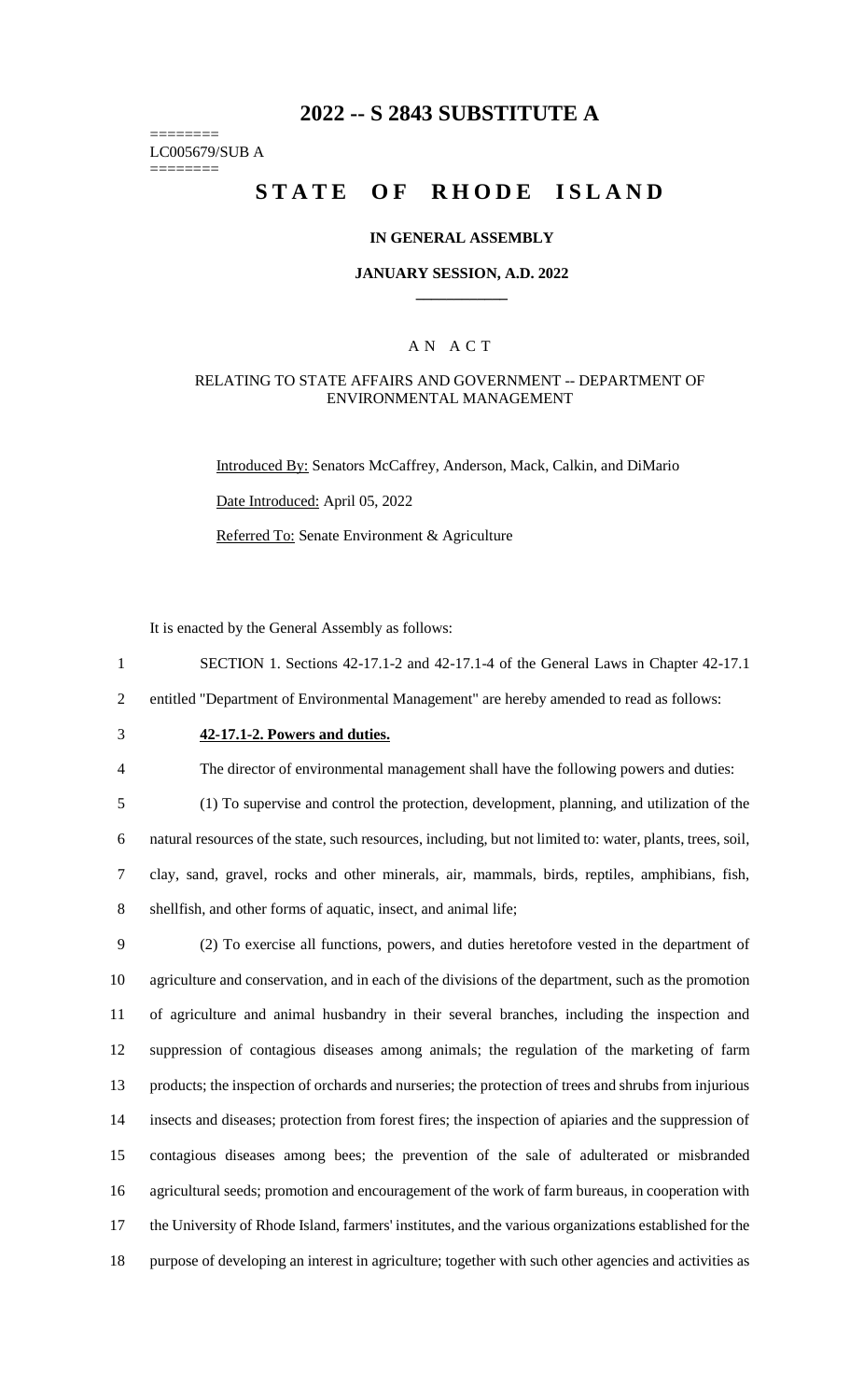the governor and the general assembly may, from time to time, place under the control of the department; and as heretofore vested by such of the following chapters and sections of the general laws as are presently applicable to the department of environmental management and that were previously applicable to the department of natural resources and the department of agriculture and conservation or to any of its divisions: chapters 1 through 22, inclusive, as amended, in title 2 entitled "Agriculture and Forestry"; chapters 1 through 17, inclusive, as amended, in title 4 entitled "Animals and Animal Husbandry"; chapters 1 through 19, inclusive, as amended, in title 20 entitled "Fish and Wildlife"; chapters 1 through 32, inclusive, as amended, in title 21 entitled "Food and Drugs"; chapter 7 of title 23, as amended, entitled "Mosquito Abatement"; and by any other general or public law relating to the department of agriculture and conservation or to any of its divisions or 11 bureaus; no powers or duties granted herein shall be construed to abrogate the powers or duties 12 granted to the natural heritage preservation commission under chapter 17.5 of title 42 and chapter

13 122 of title 42, as amended;

 (3) To exercise all the functions, powers, and duties heretofore vested in the division of parks and recreation of the department of public works by chapters 1, 2, and 5 in title 32 entitled "Parks and Recreational Areas"; by chapter 22.5 of title 23, as amended, entitled "Drowning Prevention and Lifesaving"; and by any other general or public law relating to the division of parks 18 and recreation; no powers or duties granted herein shall be construed to abrogate the powers or 19 duties granted to the natural heritage preservation commission under chapter 17.5 of title 42 and 20 chapter 122 of title 42, as amended;

 (4) To exercise all the functions, powers, and duties heretofore vested in the division of harbors and rivers of the department of public works, or in the department itself by such as were previously applicable to the division or the department, of chapters 1 through 22 and sections thereof, as amended, in title 46 entitled "Waters and Navigation"; and by any other general or public law relating to the division of harbors and rivers;

 (5) To exercise all the functions, powers, and duties heretofore vested in the department of health by chapters 25, 18.9, and 19.5 of title 23, as amended, entitled "Health and Safety"; and by chapters 12 and 16 of title 46, as amended, entitled "Waters and Navigation"; by chapters 3, 4, 5, 6, 7, 9, 11, 13, 18, and 19 of title 4, as amended, entitled "Animals and Animal Husbandry"; and those functions, powers, and duties specifically vested in the director of environmental management by the provisions of § 21-2-22, as amended, entitled "Inspection of Animals and Milk"; together with other powers and duties of the director of the department of health as are incidental to, or necessary for, the performance of the functions transferred by this section;

(6) To cooperate with the Rhode Island commerce corporation in its planning and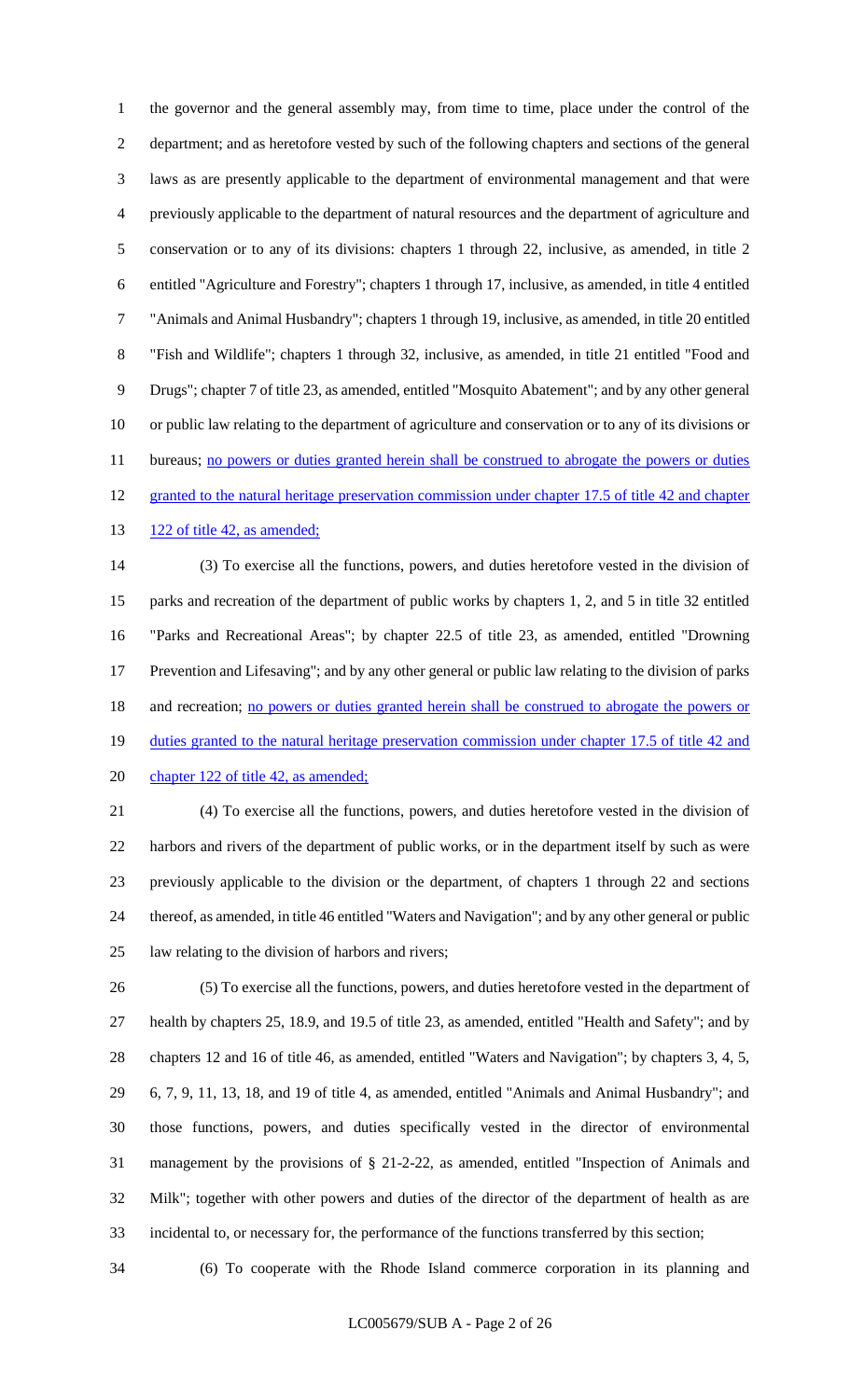promotional functions, particularly in regard to those resources relating to agriculture, fisheries,

and recreation;

 (7) To cooperate with, advise, and guide conservation commissions of cities and towns created under chapter 35 of title 45 entitled "Conservation Commissions", as enacted by chapter 203 of the Public Laws, 1960;

 (8) To assign or reassign, with the approval of the governor, any functions, duties, or powers established by this chapter to any agency within the department, except as hereinafter limited;

 (9) To cooperate with the water resources board and to provide to the board facilities, administrative support, staff services, and other services as the board shall reasonably require for its operation and, in cooperation with the board and the statewide planning program, to formulate and maintain a long-range guide plan and implementing program for development of major water-sources transmission systems needed to furnish water to regional- and local-distribution systems;

 (10) To cooperate with the solid waste management corporation and to provide to the corporation such facilities, administrative support, staff services, and other services within the department as the corporation shall reasonably require for its operation;

 (11) To provide for the maintenance of waterways and boating facilities, consistent with chapter 6.1 of title 46, by: (i) Establishing minimum standards for upland beneficial use and disposal of dredged material; (ii) Promulgating and enforcing rules for water quality, ground water protection, and fish and wildlife protection pursuant to § 42-17.1-24; (iii) Planning for the upland beneficial use and/or disposal of dredged material in areas not under the jurisdiction of the council 22 pursuant to § 46-23-6(2); and (iv) Cooperating with the coastal resources management council in the development and implementation of comprehensive programs for dredging as provided for in §§ 46-23-6(1)(ii)(H) and 46-23-18.3; and (v) Monitoring dredge material management and disposal sites in accordance with the protocols established pursuant to § 46-6.1-5(a)(3) and the comprehensive program provided for in § 46-23-6(1)(ii)(H); no powers or duties granted herein shall be construed to abrogate the powers or duties granted to the coastal resources management council under chapter 23 of title 46, as amended;

 (12) To establish minimum standards, subject to the approval of the environmental standards board, relating to the location, design, construction, and maintenance of all sewage-disposal systems;

 (13) To enforce, by such means as provided by law, the standards for the quality of air, and water, and the design, construction, and operation of all sewage-disposal systems; any order or notice issued by the director relating to the location, design, construction, or maintenance of a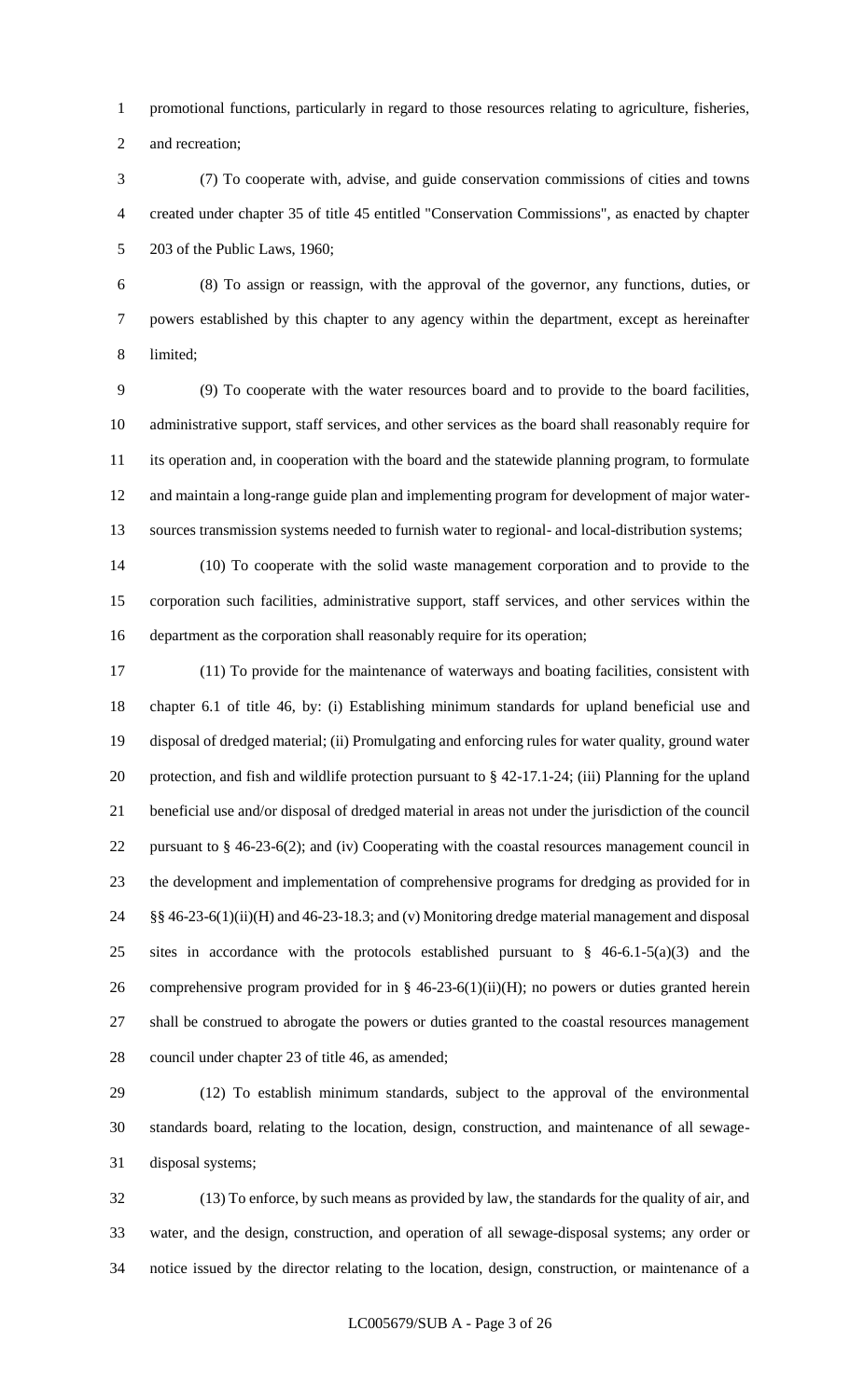sewage-disposal system shall be eligible for recordation under chapter 13 of title 34. The director shall forward the order or notice to the city or town wherein the subject property is located and the order or notice shall be recorded in the general index by the appropriate municipal official in the land evidence records in the city or town wherein the subject property is located. Any subsequent transferee of that property shall be responsible for complying with the requirements of the order or notice. Upon satisfactory completion of the requirements of the order or notice, the director shall provide written notice of the same, which notice shall be similarly eligible for recordation. The original written notice shall be forwarded to the city or town wherein the subject property is located and the notice of satisfactory completion shall be recorded in the general index by the appropriate municipal official in the land evidence records in the city or town wherein the subject property is 11 located. A copy of the written notice shall be forwarded to the owner of the subject property within five (5) days of a request for it, and, in any event, shall be forwarded to the owner of the subject property within thirty (30) days after correction;

 (14) To establish minimum standards for the establishment and maintenance of salutary environmental conditions, including standards and methods for the assessment and the consideration of the cumulative effects on the environment of regulatory actions and decisions, which standards for consideration of cumulative effects shall provide for: (i) Evaluation of potential cumulative effects that could adversely affect public health and/or impair ecological functioning; (ii) Analysis of other matters relative to cumulative effects as the department may deem appropriate in fulfilling its duties, functions, and powers; which standards and methods shall only be applicable to ISDS systems in the town of Jamestown in areas that are dependent for water supply on private and public wells, unless broader use is approved by the general assembly. The department shall report to the general assembly not later than March 15, 2008, with regard to the development and application of the standards and methods in Jamestown;

 (15) To establish and enforce minimum standards for permissible types of septage, industrial-waste disposal sites, and waste-oil disposal sites;

 (16) To establish minimum standards, subject to the approval of the environmental standards board, for permissible types of refuse disposal facilities; the design, construction, operation, and maintenance of disposal facilities; and the location of various types of facilities;

 (17) To exercise all functions, powers, and duties necessary for the administration of chapter 19.1 of title 23 entitled "Rhode Island Hazardous Waste Management Act";

 (18) To designate, in writing, any person in any department of the state government or any official of a district, county, city, town, or other governmental unit, with that official's consent, to enforce any rule, regulation, or order promulgated and adopted by the director under any provision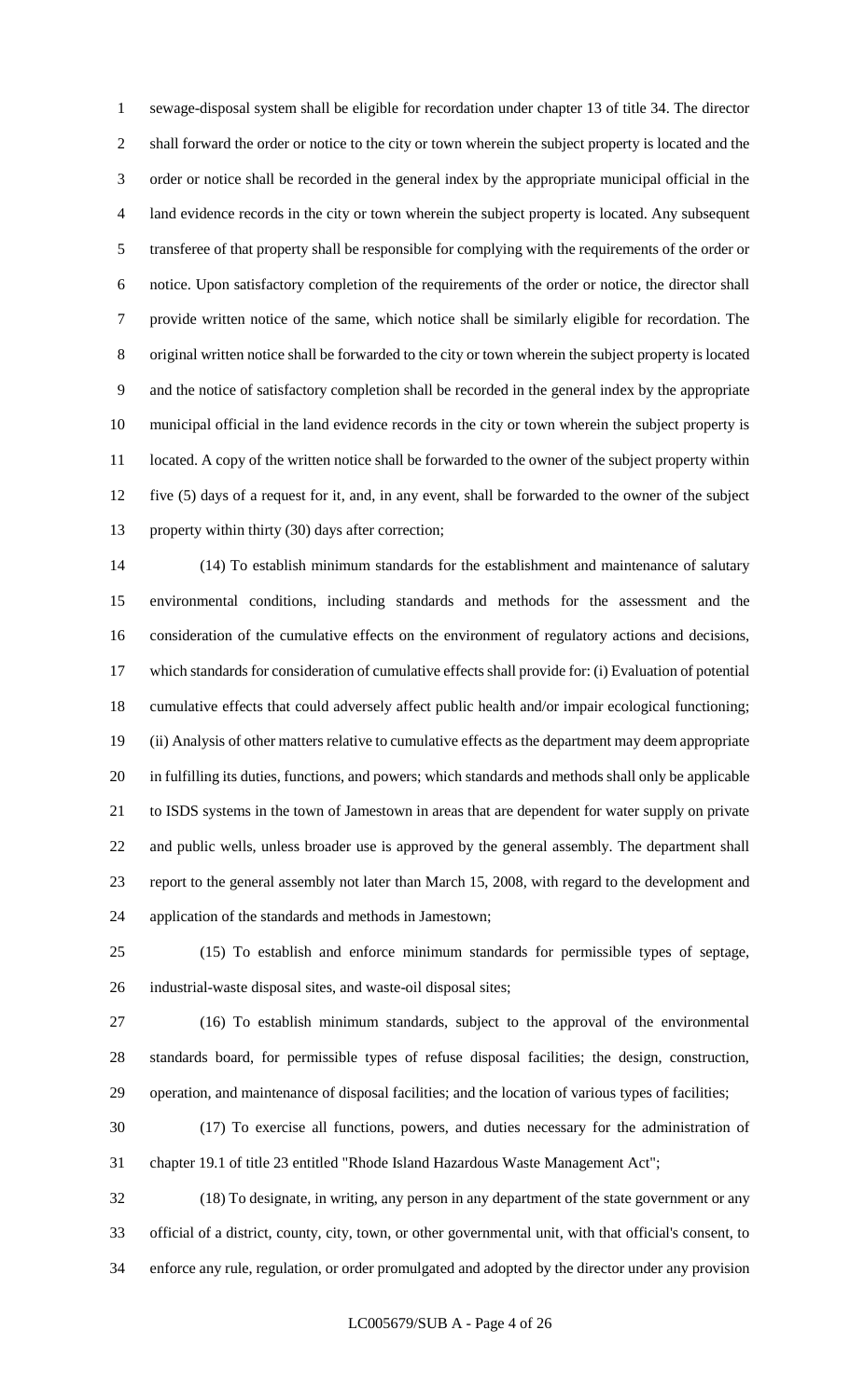of law; provided, however, that enforcement of powers of the coastal resources management council shall be assigned only to employees of the department of environmental management, except by mutual agreement or as otherwise provided in chapter 23 of title 46;

 (19) To issue and enforce the rules, regulations, and orders as may be necessary to carry out the duties assigned to the director and the department by any provision of law; and to conduct investigations and hearings and to issue, suspend, and revoke licenses as may be necessary to enforce those rules, regulations, and orders. Any license suspended under the rules, regulations, and/or orders shall be terminated and revoked if the conditions that led to the suspension are not corrected to the satisfaction of the director within two (2) years; provided that written notice is given by certified mail, return receipt requested, no less than sixty (60) days prior to the date of termination.

 Notwithstanding the provisions of § 42-35-9 to the contrary, no informal disposition of a contested licensing matter shall occur where resolution substantially deviates from the original application unless all interested parties shall be notified of the proposed resolution and provided with opportunity to comment upon the resolution pursuant to applicable law and any rules and regulations established by the director;

 (20) To enter, examine, or survey, at any reasonable time, places as the director deems necessary to carry out his or her responsibilities under any provision of law subject to the following provisions:

 (i) For criminal investigations, the director shall, pursuant to chapter 5 of title 12, seek a search warrant from an official of a court authorized to issue warrants, unless a search without a warrant is otherwise allowed or provided by law;

 (ii)(A) All administrative inspections shall be conducted pursuant to administrative guidelines promulgated by the department in accordance with chapter 35 of this title;

 (B) A warrant shall not be required for administrative inspections if conducted under the following circumstances, in accordance with the applicable constitutional standards:

(I) For closely regulated industries;

(II) In situations involving open fields or conditions that are in plain view;

(III) In emergency situations;

(IV) In situations presenting an imminent threat to the environment or public health, safety,

or welfare;

 (V) If the owner, operator, or agent in charge of the facility, property, site, or location consents; or

(VI) In other situations in which a warrant is not constitutionally required.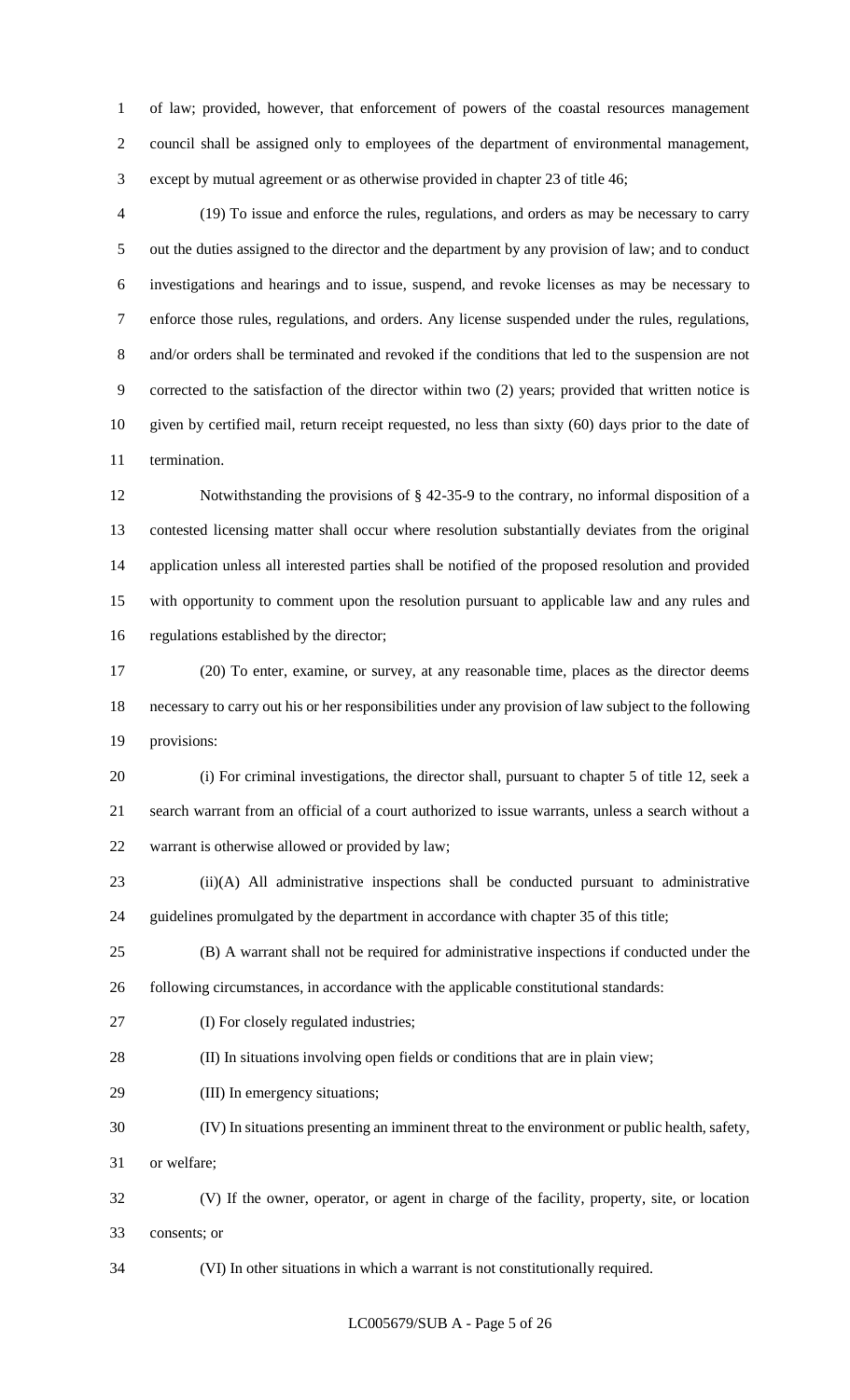(C) Whenever it shall be constitutionally or otherwise required by law, or whenever the director in his or her discretion deems it advisable, an administrative search warrant, or its functional equivalent, may be obtained by the director from a neutral magistrate for the purpose of conducting an administrative inspection. The warrant shall be issued in accordance with the applicable constitutional standards for the issuance of administrative search warrants. The administrative standard of probable cause, not the criminal standard of probable cause, shall apply to applications for administrative search warrants;

 (I) The need for, or reliance upon, an administrative warrant shall not be construed as requiring the department to forfeit the element of surprise in its inspection efforts;

 (II) An administrative warrant issued pursuant to this subsection must be executed and returned within ten (10) days of its issuance date unless, upon a showing of need for additional 12 time, the court orders otherwise;

 (III) An administrative warrant may authorize the review and copying of documents that are relevant to the purpose of the inspection. If documents must be seized for the purpose of copying, and the warrant authorizes the seizure, the person executing the warrant shall prepare an inventory of the documents taken. The time, place, and manner regarding the making of the inventory shall be set forth in the terms of the warrant itself, as dictated by the court. A copy of the inventory shall be delivered to the person from whose possession or facility the documents were taken. The seized documents shall be copied as soon as feasible under circumstances preserving their authenticity, then returned to the person from whose possession or facility the documents were taken;

 (IV) An administrative warrant may authorize the taking of samples of air, water, or soil or of materials generated, stored, or treated at the facility, property, site, or location. Upon request, the department shall make split samples available to the person whose facility, property, site, or location is being inspected;

 (V) Service of an administrative warrant may be required only to the extent provided for in the terms of the warrant itself, by the issuing court.

 (D) Penalties. Any willful and unjustified refusal of right of entry and inspection to department personnel pursuant to an administrative warrant shall constitute a contempt of court and shall subject the refusing party to sanctions, which in the court's discretion may result in up to six (6) months imprisonment and/or a monetary fine of up to ten thousand dollars (\$10,000) per refusal; (21) To give notice of an alleged violation of law to the person responsible therefor whenever the director determines that there are reasonable grounds to believe that there is a violation of any provision of law within his or her jurisdiction or of any rule or regulation adopted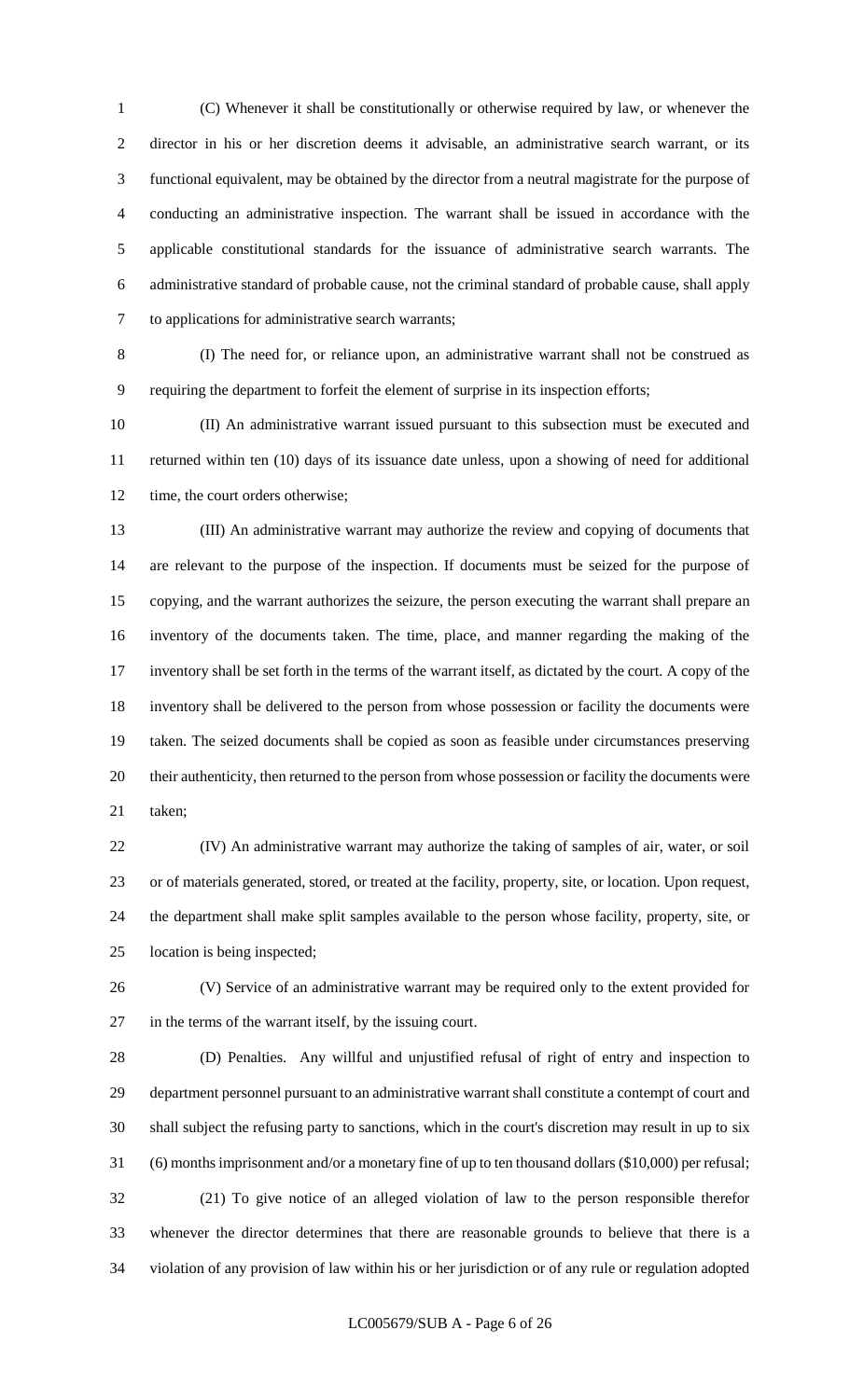pursuant to authority granted to him or her. Nothing in this chapter shall limit the authority of the attorney general to prosecute offenders as required by law;

 (i) The notice shall provide for a time within which the alleged violation shall be remedied, and shall inform the person to whom it is directed that a written request for a hearing on the alleged violation may be filed with the director within twenty (20) days after service of the notice. The notice will be deemed properly served upon a person if a copy thereof is served him or her personally; or sent by registered or certified mail to his or her last known address; or if he or she is served with notice by any other method of service now or hereafter authorized in a civil action under the laws of this state. If no written request for a hearing is made to the director within twenty (20) days of the service of notice, the notice shall automatically become a compliance order;

 (ii)(A) Whenever the director determines that there exists a violation of any law, rule, or regulation within his or her jurisdiction that requires immediate action to protect the environment, he or she may, without prior notice of violation or hearing, issue an immediate-compliance order stating the existence of the violation and the action he or she deems necessary. The compliance order shall become effective immediately upon service or within such time as is specified by the director in such order. No request for a hearing on an immediate-compliance order may be made;

 (B) Any immediate-compliance order issued under this section without notice and prior hearing shall be effective for no longer than forty-five (45) days; provided, however, that for good cause shown, the order may be extended one additional period not exceeding forty-five (45) days; (iii) The director may, at his or her discretion and for the purposes of timely and effective resolution and return to compliance, cite a person for alleged noncompliance through the issuance 22 of an expedited citation in accordance with  $\S$  42-17.6-3(c);

 (iv) If a person upon whom a notice of violation has been served under the provisions of this section or if a person aggrieved by any such notice of violation requests a hearing before the director within twenty (20) days of the service of notice of violation, the director shall set a time and place for the hearing, and shall give the person requesting that hearing at least five (5) days' written notice thereof. After the hearing, the director may make findings of fact and shall sustain, modify, or withdraw the notice of violation. If the director sustains or modifies the notice, that decision shall be deemed a compliance order and shall be served upon the person responsible in any manner provided for the service of the notice in this section;

 (v) The compliance order shall state a time within which the violation shall be remedied, and the original time specified in the notice of violation shall be extended to the time set in the order;

(vi) Whenever a compliance order has become effective, whether automatically where no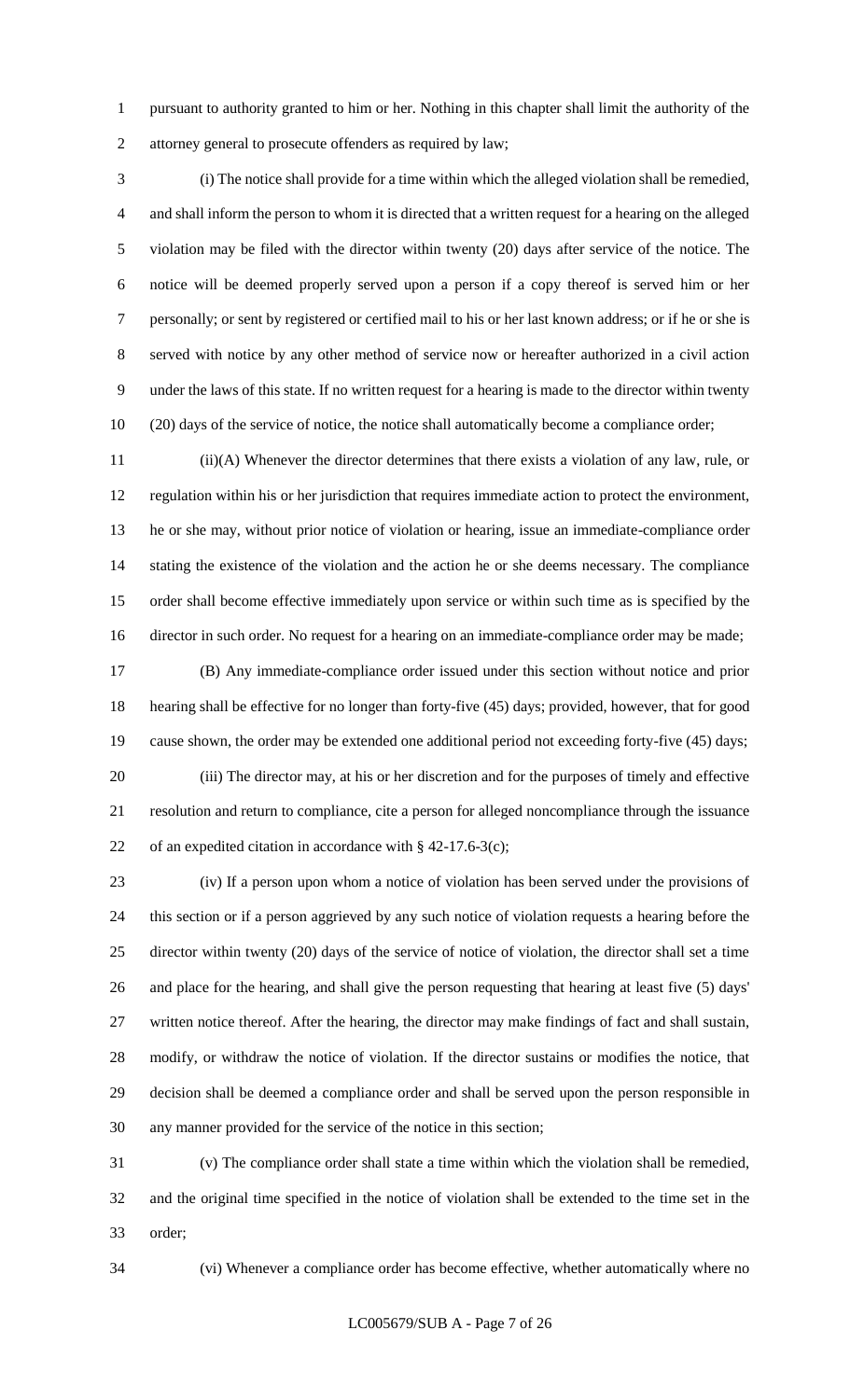hearing has been requested, where an immediate compliance order has been issued, or upon decision following a hearing, the director may institute injunction proceedings in the superior court of the state for enforcement of the compliance order and for appropriate temporary relief, and in that proceeding, the correctness of a compliance order shall be presumed and the person attacking the order shall bear the burden of proving error in the compliance order, except that the director shall bear the burden of proving in the proceeding the correctness of an immediate compliance order. The remedy provided for in this section shall be cumulative and not exclusive and shall be in addition to remedies relating to the removal or abatement of nuisances or any other remedies provided by law;

 (vii) Any party aggrieved by a final judgment of the superior court may, within thirty (30) days from the date of entry of such judgment, petition the supreme court for a writ of certiorari to review any questions of law. The petition shall set forth the errors claimed. Upon the filing of the petition with the clerk of the supreme court, the supreme court may, if it sees fit, issue its writ of certiorari;

 (22) To impose administrative penalties in accordance with the provisions of chapter 17.6 of this title and to direct that such penalties be paid into the account established by subdivision (26); (23) The following definitions shall apply in the interpretation of the provisions of this chapter:

 (i) Director: The term "director" shall mean the director of environmental management of the state of Rhode Island or his or her duly authorized agent;

 (ii) Person: The term "person" shall include any individual, group of individuals, firm, corporation, association, partnership, or private or public entity, including a district, county, city, town, or other governmental unit or agent thereof, and in the case of a corporation, any individual having active and general supervision of the properties of the corporation; (iii) Service: (A)

 Service upon a corporation under this section shall be deemed to include service upon both the corporation and upon the person having active and general supervision of the properties of the corporation;

 (B) For purposes of calculating the time within which a claim for a hearing is made pursuant to subdivision (21)(i), service shall be deemed to be the date of receipt of such notice or three (3) days from the date of mailing of the notice, whichever shall first occur;

 (24)(i) To conduct surveys of the present private and public camping and other recreational areas available and to determine the need for and location of other camping and recreational areas as may be deemed necessary and in the public interest of the state of Rhode Island and to report back its findings on an annual basis to the general assembly on or before March 1 of every year;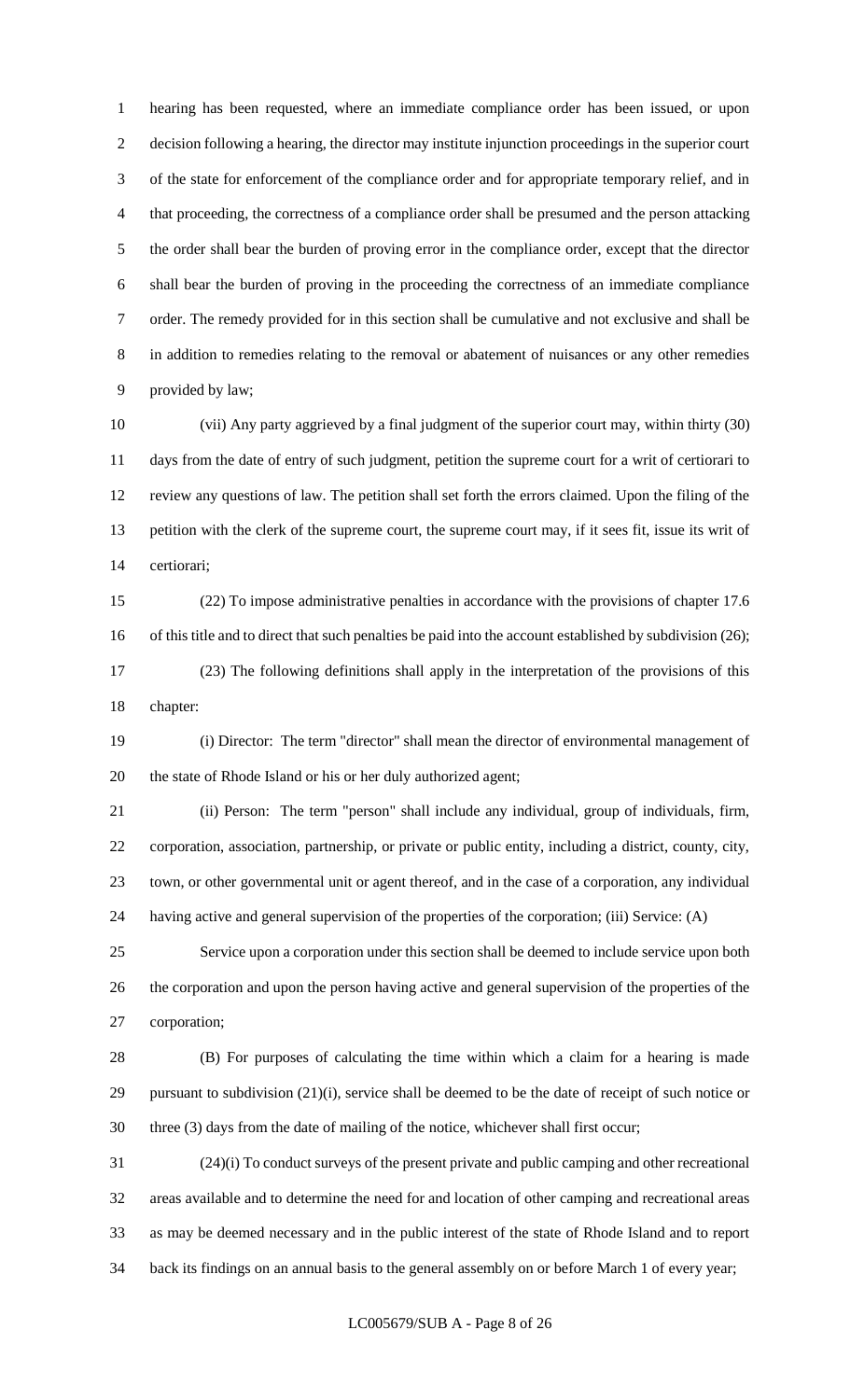(ii) Additionally, the director of the department of environmental management shall take additional steps, including, but not limited to, matters related to funding as may be necessary to establish such other additional recreational facilities and areas as are deemed to be in the public interest;

 (25)(i) To apply for and accept grants and bequests of funds, with the approval of the director of administration, from other states, interstate agencies, and independent authorities, and private firms, individuals, and foundations, for the purpose of carrying out his or her lawful responsibilities. The funds shall be deposited with the general treasurer in a restricted receipt account created in the natural resources program for funds made available for that program's purposes or in a restricted receipt account created in the environmental protection program for funds made available for that program's purposes. All expenditures from the accounts shall be subject to appropriation by the general assembly, and shall be expended in accordance with the provisions of the grant or bequest. In the event that a donation or bequest is unspecified, or in the event that the trust account balance shows a surplus after the project as provided for in the grant or bequest has been completed, the director may utilize the appropriated unspecified or appropriated surplus funds for enhanced management of the department's forest and outdoor public recreation areas, or other projects or programs that promote the accessibility of recreational opportunities for Rhode Island residents and visitors;

 (ii) The director shall submit to the house fiscal advisor and the senate fiscal advisor, by October 1 of each year, a detailed report on the amount of funds received and the uses made of such funds;

 (26) To establish fee schedules by regulation, with the approval of the governor, for the processing of applications and the performing of related activities in connection with the department's responsibilities pursuant to subsection (12); chapter 19.1 of title 23, as it relates to inspections performed by the department to determine compliance with chapter 19.1 and rules and regulations promulgated in accordance therewith; chapter 18.9 of title 23, as it relates to inspections performed by the department to determine compliance with chapter 18.9 and the rules and regulations promulgated in accordance therewith; chapters 19.5 and 23 of title 23; chapter 12 of title 46, insofar as it relates to water-quality certifications and related reviews performed pursuant to provisions of the federal Clean Water Act, 33 U.S.C. § 1251 et seq.; the regulation and administration of underground storage tanks and all other programs administered under chapter 12 of title 46 and § 2-1-18 et seq., and chapter 13.1 of title 46 and chapter 13.2 of title 46, insofar as they relate to any reviews and related activities performed under the provisions of the Groundwater Protection Act; chapter 24.9 of title 23 as it relates to the regulation and administration of mercury-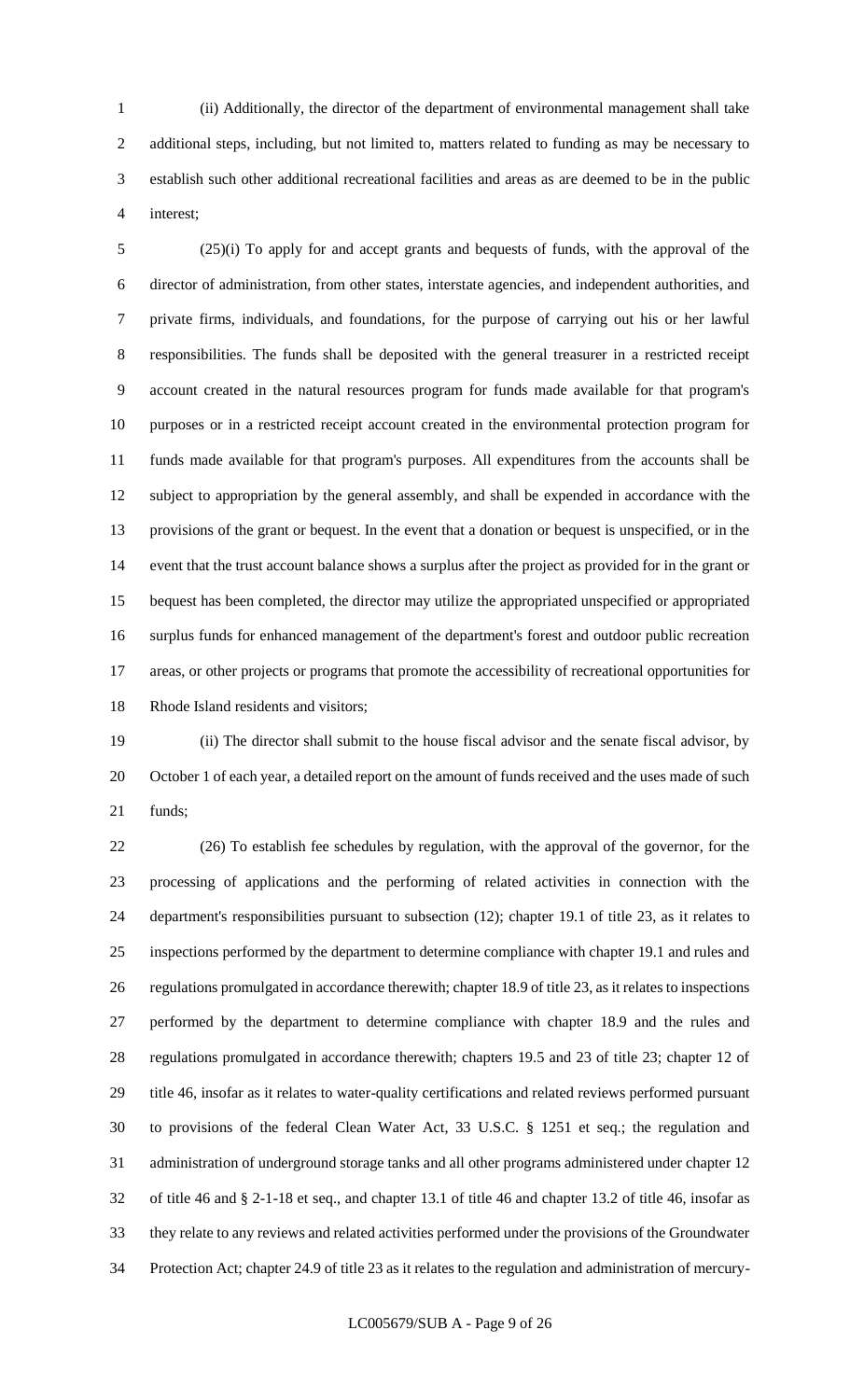added products; and chapter 17.7 of this title, insofar as it relates to administrative appeals of all enforcement, permitting and licensing matters to the administrative adjudication division for environmental matters. Two (2) fee ranges shall be required: for "Appeal of enforcement actions," a range of fifty dollars (\$50) to one hundred dollars (\$100), and for "Appeal of application decisions," a range of five hundred dollars (\$500) to ten thousand dollars (\$10,000). The monies from the administrative adjudication fees will be deposited as general revenues and the amounts appropriated shall be used for the costs associated with operating the administrative adjudication division.

 There is hereby established an account within the general fund to be called the water and air protection program. The account shall consist of sums appropriated for water and air pollution control and waste-monitoring programs and the state controller is hereby authorized and directed to draw his or her orders upon the general treasurer for the payment of the sums, or portions thereof, as may be required, from time to time, upon receipt by him or her of properly authenticated vouchers. All amounts collected under the authority of this subdivision for the sewage-disposal- system program and freshwater wetlands program will be deposited as general revenues and the amounts appropriated shall be used for the purposes of administering and operating the programs. The director shall submit to the house fiscal advisor and the senate fiscal advisor by January 15 of each year a detailed report on the amount of funds obtained from fines and fees and the uses made of the funds;

 (27) To establish and maintain a list or inventory of areas within the state worthy of special designation as "scenic" to include, but not be limited to, certain state roads or highways, scenic vistas, and scenic areas, and to make the list available to the public;

 (28) To establish and maintain an inventory of all interests in land held by public and private land trust and to exercise all powers vested herein to ensure the preservation of all identified lands;

 (i) The director may promulgate and enforce rules and regulations to provide for the orderly and consistent protection, management, continuity of ownership and purpose, and centralized records-keeping for lands, water, and open spaces owned in fee or controlled in full or in part through other interests, rights, or devices such as conservation easements or restrictions, by private and public land trusts in Rhode Island. The director may charge a reasonable fee for filing of each document submitted by a land trust;

 (ii) The term "public land trust" means any public instrumentality created by a Rhode Island municipality for the purposes stated herein and financed by means of public funds collected and appropriated by the municipality. The term "private land trust" means any group of five (5) or more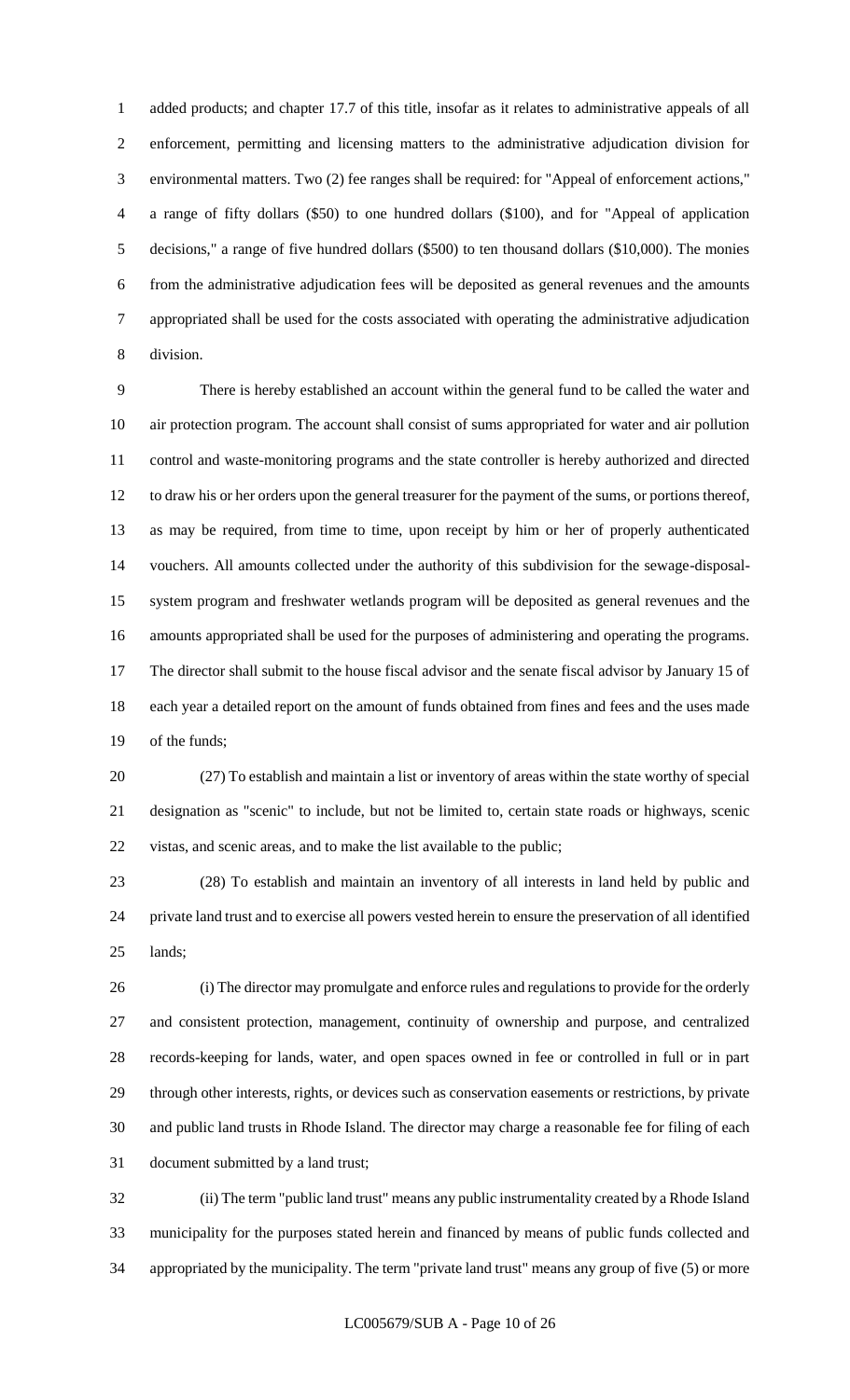private citizens of Rhode Island who shall incorporate under the laws of Rhode Island as a nonbusiness corporation for the purposes stated herein, or a national organization such as the nature conservancy. The main purpose of either a public or a private land trust shall be the protection, acquisition, or control of land, water, wildlife, wildlife habitat, plants, and/or other natural features, areas, or open space for the purpose of managing or maintaining, or causing to be managed or maintained by others, the land, water, and other natural amenities in any undeveloped and relatively natural state in perpetuity. A private land trust must be granted exemption from federal income tax 8 under Internal Revenue Code 501(c)(3) [26 U.S.C. § 501(c)(3)] within two (2) years of its incorporation in Rhode Island or it may not continue to function as a land trust in Rhode Island. A private land trust may not be incorporated for the exclusive purpose of acquiring or accepting property or rights in property from a single individual, family, corporation, business, partnership, or other entity. Membership in any private land trust must be open to any individual subscribing to the purposes of the land trust and agreeing to abide by its rules and regulations including payment of reasonable dues;

 (iii)(A) Private land trusts will, in their articles of association or their bylaws, as appropriate, provide for the transfer to an organization, created for the same or similar purposes, of the assets, lands and land rights, and interests held by the land trust in the event of termination or dissolution of the land trust;

 (B) All land trusts, public and private, will record in the public records, of the appropriate towns and cities in Rhode Island, all deeds, conservation easements, or restrictions or other interests and rights acquired in land and will also file copies of all such documents and current copies of their articles of association, their bylaws, and their annual reports with the secretary of state and with the director of the Rhode Island department of environmental management. The director is hereby directed to establish and maintain permanently a system for keeping records of all private and public land trust land holdings in Rhode Island;

 (29) The director will contact in writing, not less often than once every two (2) years, each public or private land trust to ascertain: that all lands held by the land trust are recorded with the director; the current status and condition of each land holding; that any funds or other assets of the land trust held as endowment for specific lands have been properly audited at least once within the two-year (2) period; the name of the successor organization named in the public or private land trust's bylaws or articles of association; and any other information the director deems essential to the proper and continuous protection and management of land and interests or rights in land held by the land trust. In the event that the director determines that a public or private land trust holding land or interest in land appears to have become inactive, he or she shall initiate proceedings to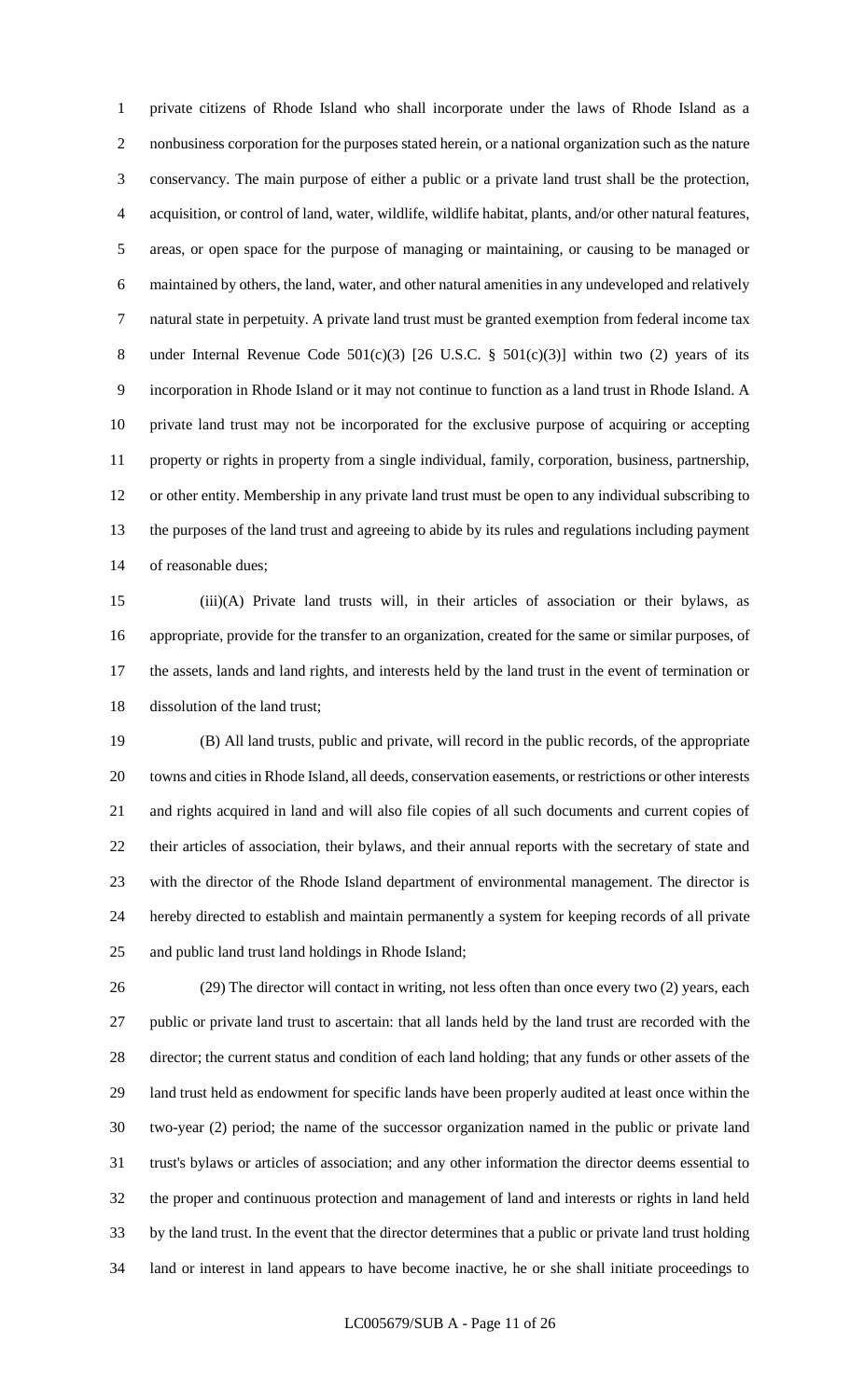effect the termination of the land trust and the transfer of its lands, assets, land rights, and land interests to the successor organization named in the defaulting trust's bylaws or articles of association or to another organization created for the same or similar purposes. Should such a transfer not be possible, then the land trust, assets, and interest and rights in land will be held in trust by the state of Rhode Island and managed by the director for the purposes stated at the time of original acquisition by the trust. Any trust assets or interests other than land or rights in land accruing to the state under such circumstances will be held and managed as a separate fund for the benefit of the designated trust lands;

 (30) Consistent with federal standards, issue and enforce such rules, regulations, and orders as may be necessary to establish requirements for maintaining evidence of financial responsibility for taking corrective action and compensating third parties for bodily injury and property damage caused by sudden and non-sudden accidental releases arising from operating underground storage tanks;

 (31) To enforce, by such means as provided by law, the standards for the quality of air, and water, and the location, design, construction, and operation of all underground storage facilities used for storing petroleum products or hazardous materials; any order or notice issued by the director relating to the location, design, construction, operation, or maintenance of an underground storage facility used for storing petroleum products or hazardous materials shall be eligible for recordation under chapter 13 of title 34. The director shall forward the order or notice to the city or town wherein the subject facility is located, and the order or notice shall be recorded in the general index by the appropriate municipal officer in the land-evidence records in the city or town wherein the subject facility is located. Any subsequent transferee of that facility shall be responsible for complying with the requirements of the order or notice. Upon satisfactory completion of the requirements of the order or notice, the director shall provide written notice of the same, which notice shall be eligible for recordation. The original, written notice shall be forwarded to the city or town wherein the subject facility is located, and the notice of satisfactory completion shall be recorded in the general index by the appropriate municipal official in the land-evidence records in the city or town wherein the subject facility is located. A copy of the written notice shall be forwarded to the owner of the subject facility within five (5) days of a request for it, and, in any event, shall be forwarded to the owner of the subject facility within thirty (30) days after correction; (32) To manage and disburse any and all funds collected pursuant to § 46-12.9-4, in accordance with § 46-12.9-5, and other provisions of the Rhode Island Underground Storage Tank Financial Responsibility Act, as amended;

(33) To support, facilitate, and assist the Rhode Island Natural History Survey, as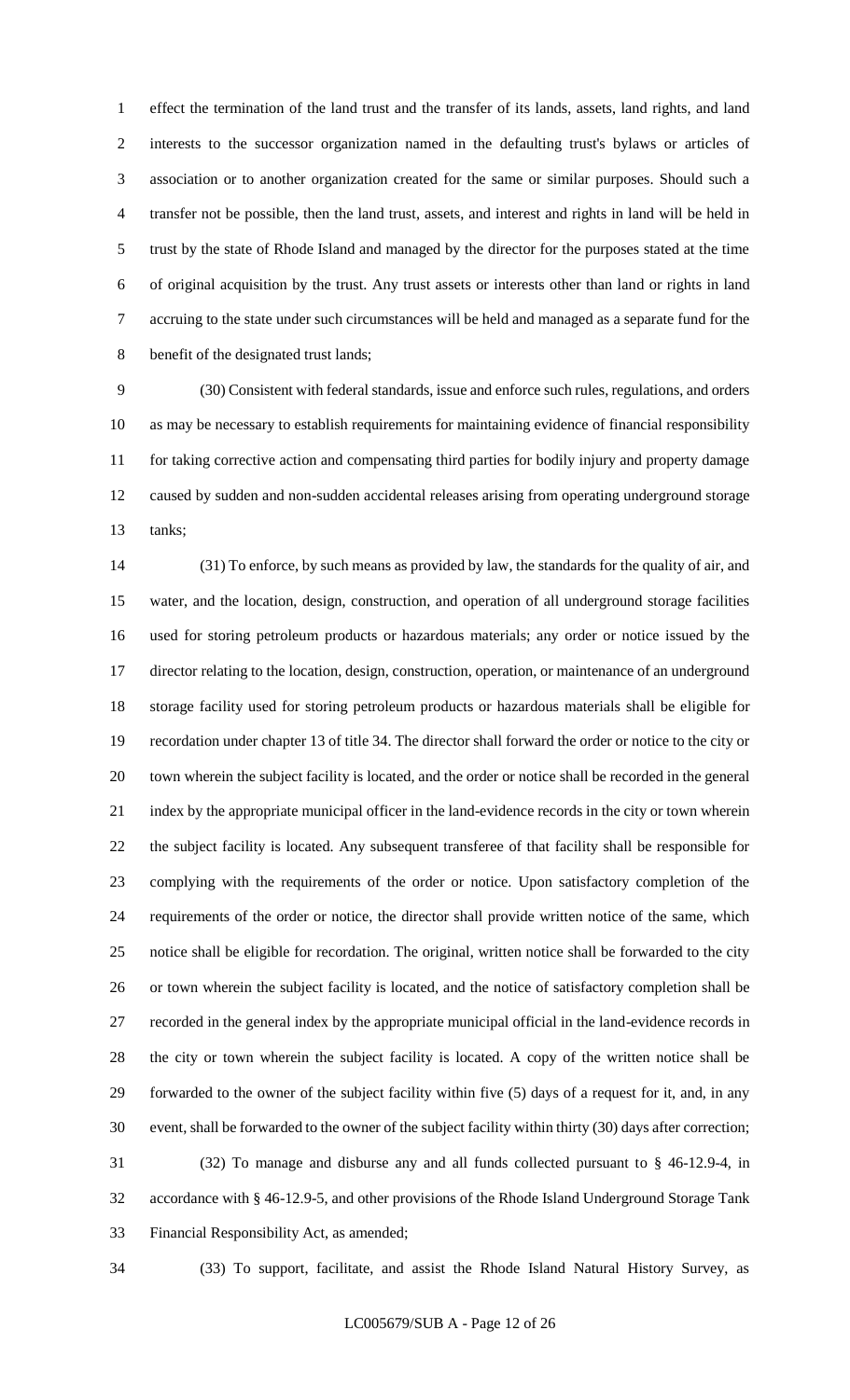appropriate and/or as necessary, in order to accomplish the important public purposes of the survey in gathering and maintaining data on Rhode Island natural history; making public presentations and reports on natural history topics; ranking species and natural communities; monitoring rare species and communities; consulting on open-space acquisitions and management plans; reviewing proposed federal and state actions and regulations with regard to their potential impact on natural communities; and seeking outside funding for wildlife management, land management, and research;

 (34) To promote the effective stewardship of lakes, ponds, rivers, and streams including, but not limited to, collaboration with watershed organizations and associations of lakefront property owners on planning and management actions that will prevent and mitigate water quality degradation, reduce the loss of native habitat due to infestation of non-native species, abate nuisance conditions that result from excessive growth of algal or non-native plant species as well as promote healthy freshwater riverine ecosystems;

 (35) In implementing the programs established pursuant to this chapter, to identify critical areas for improving service to customers doing business with the department, and to develop and implement strategies to improve performance and effectiveness in those areas. Key aspects of a customer-service program shall include, but not necessarily be limited to, the following components:

 (i) Maintenance of an organizational unit within the department with the express purpose of providing technical assistance to customers and helping customers comply with environmental regulations and requirements;

 (ii) Maintenance of an employee-training program to promote customer service across the department;

 (iii) Implementation of a continuous business process evaluation and improvement effort, including process reviews to encourage development of quality proposals; ensure timely and predictable reviews; and result in effective decisions and consistent follow up and implementation throughout the department; and publish an annual report on such efforts;

 (iv) Creation of a centralized location for the acceptance of permit applications and other submissions to the department;

 (v) Maintenance of a process to promote, organize, and facilitate meetings prior to the submission of applications or other proposals in order to inform the applicant on options and opportunities to minimize environmental impact; improve the potential for sustainable environmental compliance; and support an effective and efficient review and decision-making process on permit applications related to the proposed project;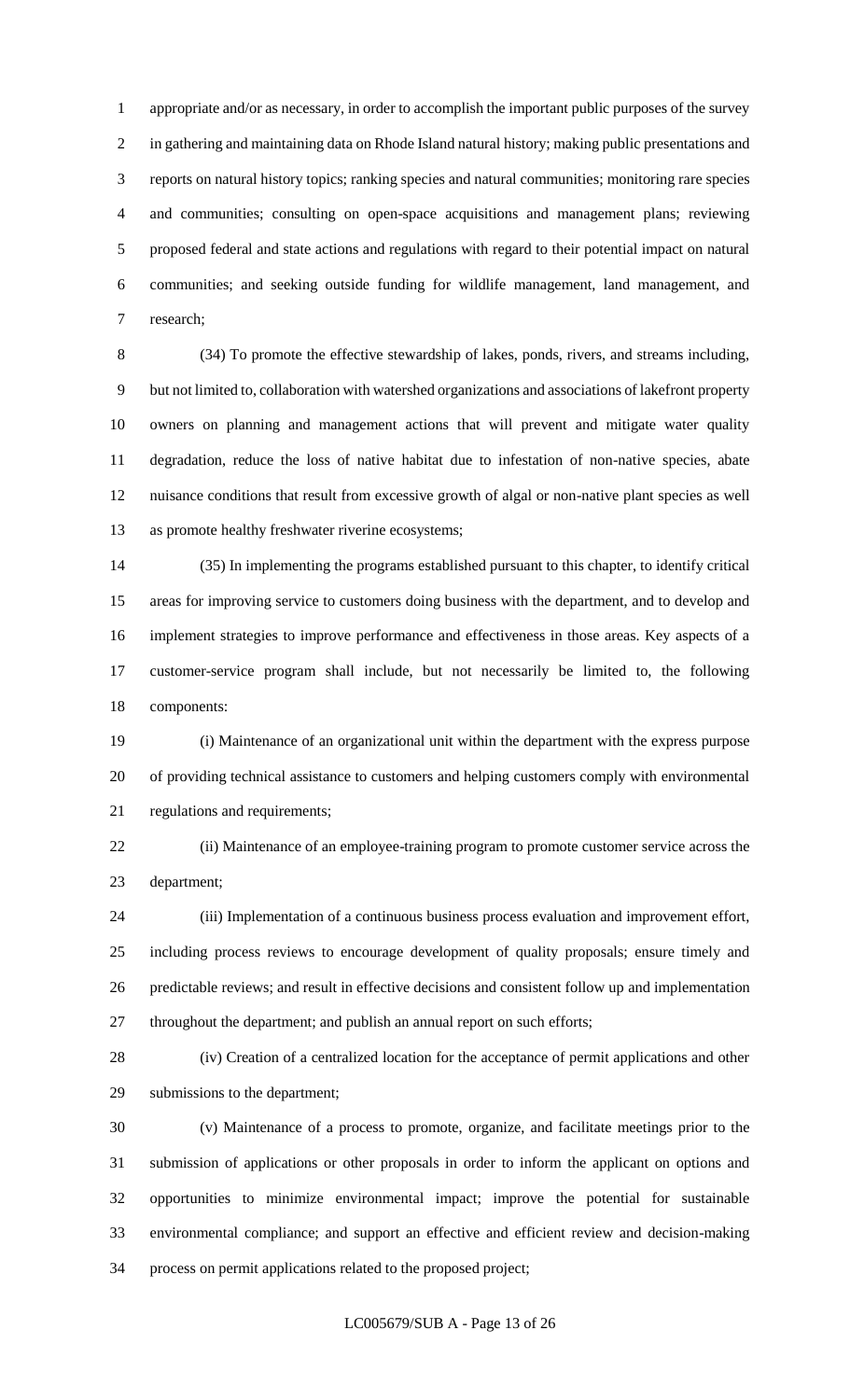(vi) Development of single permits under multiple authorities otherwise provided in state law to support comprehensive and coordinated reviews of proposed projects. The director may address and resolve conflicting or redundant process requirements in order to achieve an effective and efficient review process that meets environmental objectives; and

 (vii) Exploration of the use of performance-based regulations coupled with adequate inspection and oversight, as an alternative to requiring applications or submissions for approval prior to initiation of projects. The department shall work with the office of regulatory reform to evaluate the potential for adopting alternative compliance approaches and provide a report to the governor and the general assembly by May 1, 2015;

 (36) To formulate and promulgate regulations requiring any dock or pier longer than twenty feet (20') and located on a freshwater lake or pond to be equipped with reflective materials, on all sides facing the water, of an appropriate width and luminosity such that it can be seen by operators of watercraft; and

 (37) To temporarily waive any control or prohibition respecting the use of a fuel or fuel additive required or regulated by the department if the director finds that:

 (i) Extreme or unusual fuel or fuel additive supply circumstances exist in the state or the New England region that prevent the distribution of an adequate supply of the fuel or fuel additive to consumers;

 (ii) Extreme or unusual fuel or fuel additive supply circumstances are the result of a natural disaster, an act of God, a pipeline or refinery equipment failure, or another event that could not reasonably have been foreseen; and

22 (iii) It is in the public interest to grant the waiver.

 Any temporary waiver shall be made in writing and shall be effective for twenty (20) calendar days; provided, that the director may renew the temporary waiver, in writing, if it is deemed necessary.

### **42-17.1-4. Divisions within department.**

 Within the department of environmental management there are established the following divisions:

 (1) A division of parks and recreation that shall carry out those functions of the department relating to the operation and maintenance of parks and recreation areas and the establishment and maintenance of such additional recreation areas as may from time to time be acquired and such 32 other functions and duties as may, from time to time, be assigned by the director; no powers or duties granted herein shall be construed to abrogate the powers or duties granted to the natural heritage preservation commission under chapter 17.5 of title 42 and chapter 122 of title 42, as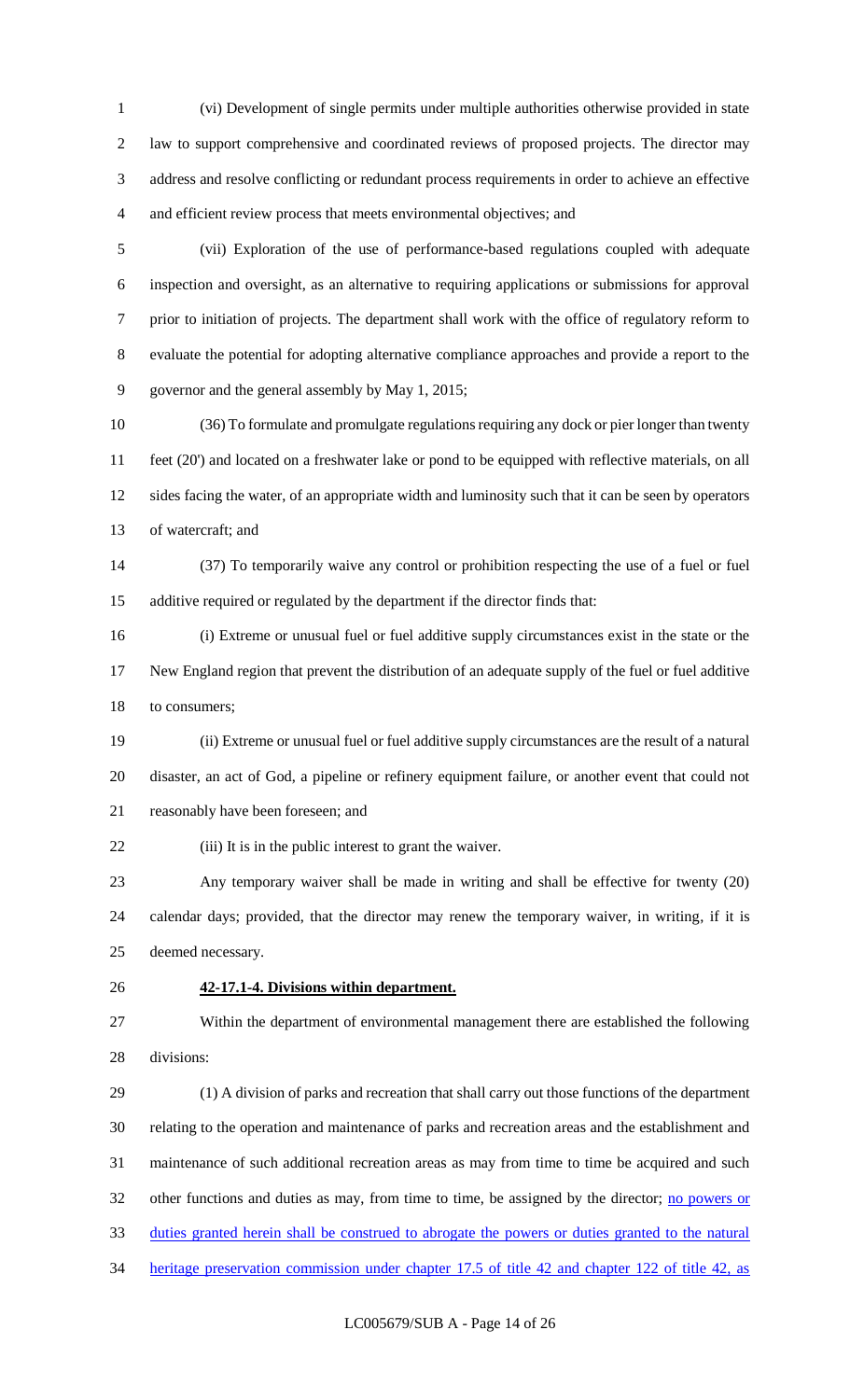1 amended;

 (2) A division of fish and wildlife management that shall carry out those functions of the department relating to the administration and management of hunting and freshwater fishing; the preservation of wetlands, marsh lands, freshwater lakes, streams, ponds, and wildlife; and such 5 other related functions and duties as may be assigned by the director; no powers or duties granted herein shall be construed to abrogate the powers or duties granted to the natural heritage 7 preservation commission under chapter 17.5 of title 42 and chapter 122 of title 42, as amended;

 (3) A division of agriculture that shall carry out those functions of the department relating to agriculture, and such other functions and duties as may from time to time be assigned by the director, including, but not limited to, plant industry, farm viability, marketing and promotion, farmland ecology and protection, plant and animal health and quarantine, pesticides, mosquito abatement, pest survey and response, food policy and security, and, in collaboration with the department of health, public health as it relates to farm production and direct marketing of farm products, and those agreed upon through memorandum of agreement with the department of health or other state agencies. The department of health shall continue to act as the lead agency for all public health issues in the state pursuant to chapter 1 of title 23. Nothing herein contained shall limit the department of health's statutory authority, nor shall any provision herein be construed as a limitation upon the statutory authority of the department of health granted to the department under title 23, nor shall any provision herein be construed to limit the authority of the department of environmental management to enter into memoranda of agreement with any governmental agency. 21 The chief of the division of agriculture shall report directly to the director; no powers or duties 22 granted herein shall be construed to abrogate the powers or duties granted to the natural heritage preservation commission under chapter 17.5 of title 42 and chapter 122 of title 42, as amended;

 (4) A division of coastal resources that shall carry out those functions of the department relating to harbors and harbor lines, pilotage, flood control, shore development, construction of port facilities, and the registration of boats and such other functions and duties as may, from time to time, be assigned by the director, except that the division shall not be responsible for the functions of inspection of dams and reservoirs, approving plans for construction or improvement of dams, reservoirs, and other structures in non-tidal waters, and the operation of stream-gauging stations in cooperation with the United States Geological Survey, and provided, further, that the division and its staff shall be responsible through the director of environmental management to the coastal resources management council, and the chief and the staff of the division shall serve as staff to the council;

(5) A division of planning and development that shall carry out those functions of the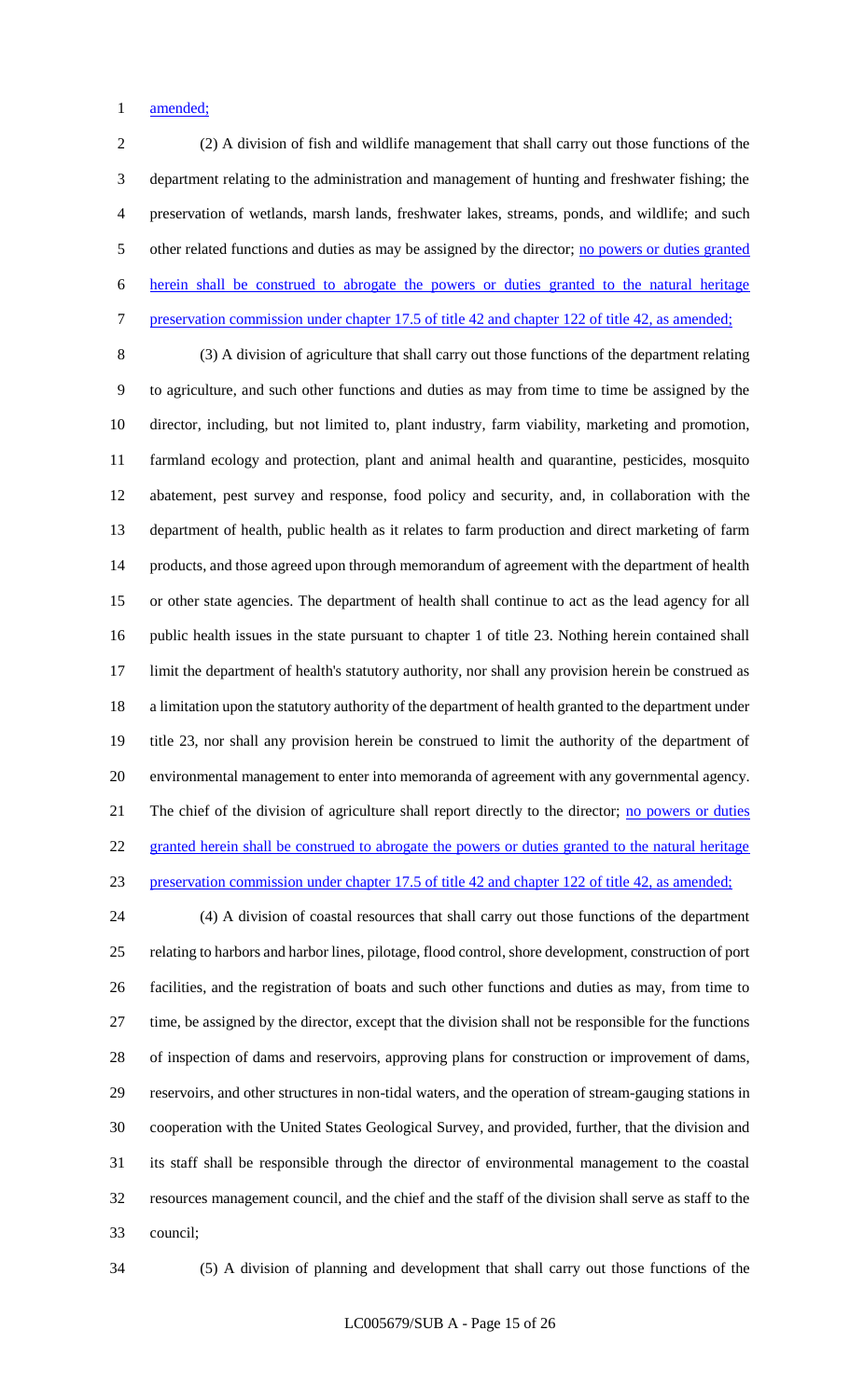department relating to planning, programming, acquisition of land, engineering studies, and such other studies, as the director may direct, and that shall work with the Rhode Island board of education, with educational institutions at all levels, and with the public in the dissemination of information and education relating to natural resources, and shall perform the publication and public relations functions of the department, the functions of inspection of dams and reservoirs, approving plans for construction or improvement of dams, reservoirs, and other structures in non- tidal waters, and the operation of stream-gauging stations in cooperation with the United States Geological Survey;

 (6) A division of enforcement that shall enforce all of the laws and regulations of the department and the coastal resources management council, that shall cooperate with the other enforcement agencies of the state and its municipalities, and that shall administer all of the policing, enforcing, licensing, registration, and inspection functions of the department and such other functions and duties as may, from time to time, be assigned by the director;

 (7) A division of forest environment that shall carry out those functions of the department relating to the administration of forests and natural areas, including programs for utilization, conservation, forest fire protection, and improvements of these areas; assisting other agencies and local governments in urban programs relating to trees, forests, green belts, and environment and 18 such other functions and duties as may, from time to time, be assigned by the director; no powers 19 or duties granted herein shall be construed to abrogate the powers or duties granted to the natural heritage preservation commission under chapter 17.5 of title 42 and chapter 122 of title 42, as amended;

 (8)(i) A division of boating safety that shall carry out those functions of the department relating to the development and administration of a coordinated, safe boating program in accordance with the Model Safe Boating Act of 1971 as approved by the National Association of State Boating Law Administrators.

 (ii) Administration of the division of boating safety shall be the responsibility of the state boating law administrator whose duties shall include:

(A) The enforcement of all laws relating to the act; and

 (B) The powers vested in the state boating law administrator and boating safety enforcement officer shall include the enforcement of laws, rules and regulations relating to "Regulation of Boats," chapter 22 of title 46 and shall also include the power to:

 (I) Execute all warrants and search warrants for the violation of laws, rules, and regulations relating to the act.

(II) Serve subpoenas issued for the trial of all offenses hereunder.

LC005679/SUB A - Page 16 of 26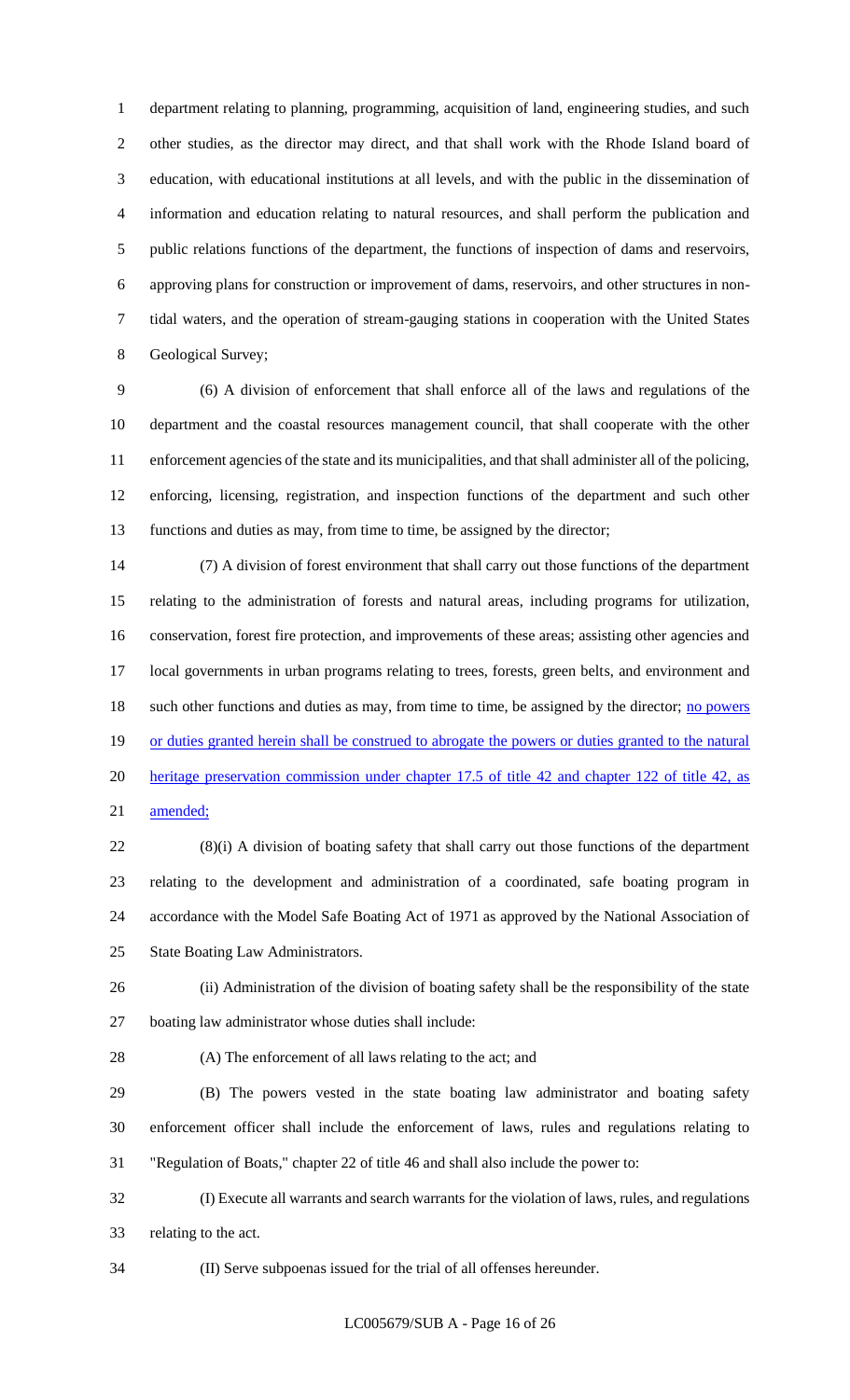(III) To carry firearms or other weapons, concealed or otherwise, in the course of, and in performance of, their duties under this chapter.

 (IV) To arrest without warrant and on view any person found violating any law, rule, or regulation relating to the act; take that person before a court having jurisdiction for trial; detain that person in custody at the expense of the state until arraignment; and to make and execute complaints within any district to the justice or clerk of the court against any person for any of the offenses enumerated under the act committed within the district.

 (V) Boating safety enforcement officers shall not be required to give surety for costs upon any complaint made by him or her.

(iii) The development and administration of a coordinated, safe boating program.

 (iv) The establishment and enforcement of such rules and regulations as are deemed necessary to achieve the purposes of the Model Safe Boating Act as approved by the state boating law administrators.

 (v) The state boating law administrator shall serve as the liaison to the United States Coast Guard; and

 (9) A division of marine fisheries management that shall carry out those functions of the department relating to the administration, management, and harvest of marine animal and plant species found in Rhode Island marine waters, including, but not limited to: stock assessments of marine species; harvest of marine species regulated under a regional federal fisheries management plan; the review of aquaculture applications before the CRMC; a commercial fishing licensing program; fixing seasons, bag limits, size limits, possession limits, and methods of taking on any marine plant and animal species; and such other related functions and duties as may be assigned by the director.

 SECTION 2. Sections 42-17.5-4 and 42-17.5-5 of the General Laws in Chapter 42-17.5 entitled "Natural Heritage Preservation Program" are hereby amended to read as follows:

**42-17.5-4. Natural heritage preservation commission.**

 $(27 \text{ (a)}(1)$  There is established within the department of environmental management the natural 28 heritage preservation commission consisting of the directors of the department of environmental 29 management (who shall be chairperson) and the governor's office of intergovernmental relations, and the chief of the division of statewide planning, department of administration ten (10) members. 31 Nine (9) members shall be appointed by the governor, with advice and consent of the senate. No less than three (3) commission members shall be environmental scientists. The commission shall

include representation from the Rhode Island Natural History Survey and the Old Growth Tree

34 Society.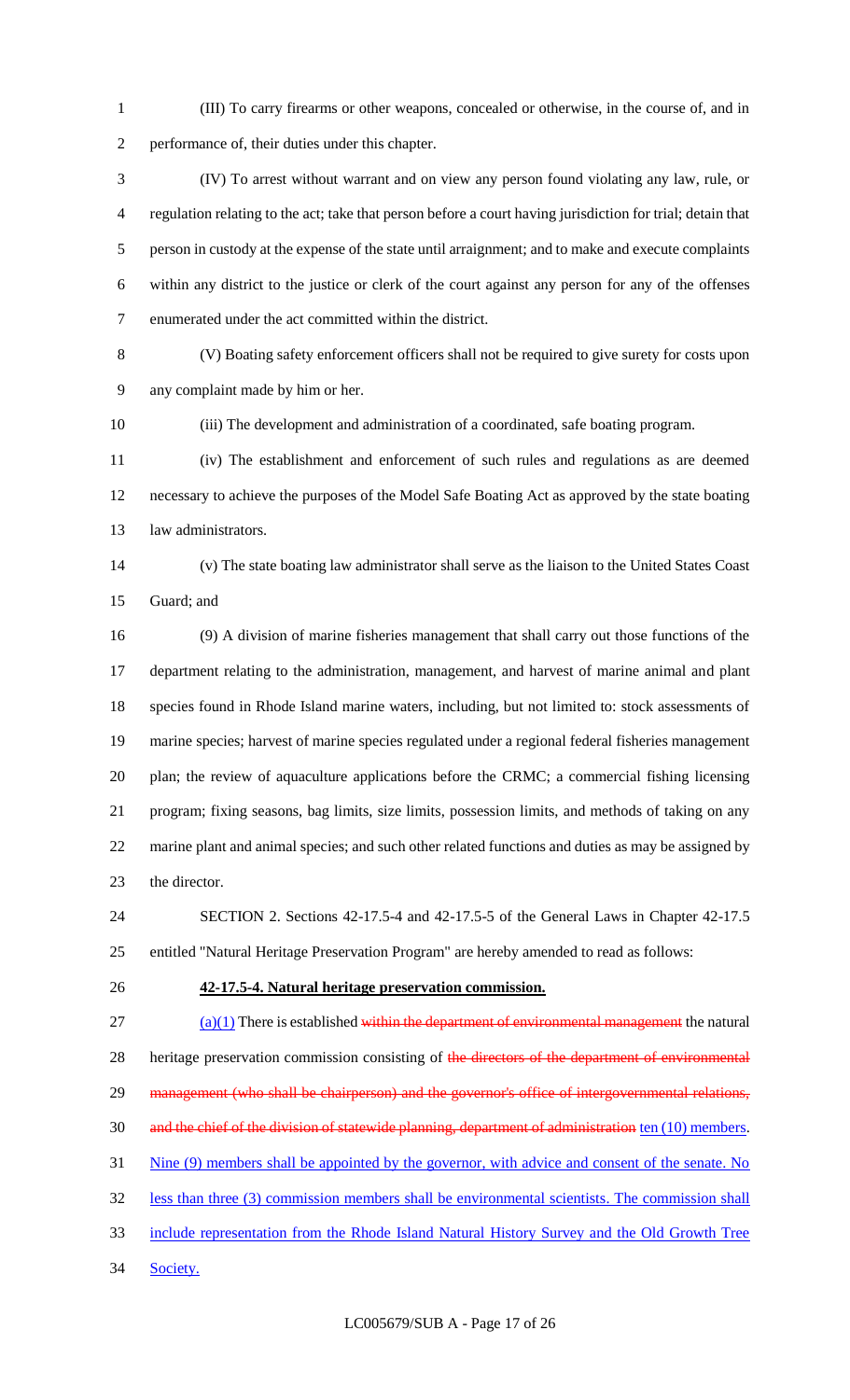| 1              | (2) The members shall serve for terms of five (5) years each.                                          |
|----------------|--------------------------------------------------------------------------------------------------------|
| $\mathbf{2}$   | (3) Any vacancy occurring otherwise than by expiration of term shall be filled in the same             |
| 3              | manner as the original appointment.                                                                    |
| $\overline{4}$ | (4) Upon expiration of a member's term, that member shall continue as a member until that              |
| 5              | member's successor is appointed and qualified. Any person serving a term shall be eligible for         |
| 6              | appointment.                                                                                           |
| $\tau$         | (b) No member shall receive compensation for the performance of his or her duties as a                 |
| $8\,$          | member; provided, however, that each appointed member may be reimbursed if funds are                   |
| $\mathbf{9}$   | appropriated for his or her actual and necessary expenses incurred during the performance of his or    |
| 10             | her official duties.                                                                                   |
| 11             | $(c)(1)$ The commission shall designate annually from its members a chairperson and a vice             |
| 12             | chairperson.                                                                                           |
| 13             | (2) Whenever public hearings are required under this chapter, or whenever the commission               |
| 14             | determines a public hearing is appropriate, the commission shall use reasonable efforts to hold        |
| 15             | those hearings at a place or places that will reasonably accommodate the interested parties.           |
| 16             | (3) Six (6) voting members of the commission shall constitute a quorum for the transaction             |
| 17             | of any business or the exercise of any power of the commission. Except as otherwise provided in        |
| 18             | this chapter, the commission shall have the power to act by a majority of the members present at       |
| 19             | any meeting at which a quorum is in attendance.                                                        |
| 20             | (d) A commission member may be removed for cause or misconduct in office only after                    |
| 21             | the majority of the commission members vote in favor of the removal, after giving him or her a         |
| 22             | copy of the charges against him or her and an opportunity to be heard, in person or by counsel, in     |
| 23             | his or her defense, upon not less than ten (10) days' notice. If any member shall be removed, the      |
| 24             | chair or vice chair shall file in the office of the secretary of state a complete statement of charges |
| 25             | made against the member and his or her findings, together with a complete record of the                |
| 26             | proceedings.                                                                                           |
| 27             | (e) The natural heritage preservation commission shall have the authority to establish                 |
| 28             | subcommittees to fulfill the purposes of the commission.                                               |
| 29             | (f) The director of the department of environmental management, or designee, shall serve               |
| 30             | ex officio.                                                                                            |
| 31             | 42-17.5-5. Powers and duties of commission.                                                            |
| 32             | (a) The commission shall have power to:                                                                |
| 33             | (1) The primary responsibility of the natural heritage preservation commission shall be the            |
| 34             | preservation and management of the state's natural area preserves. The commission shall be able to     |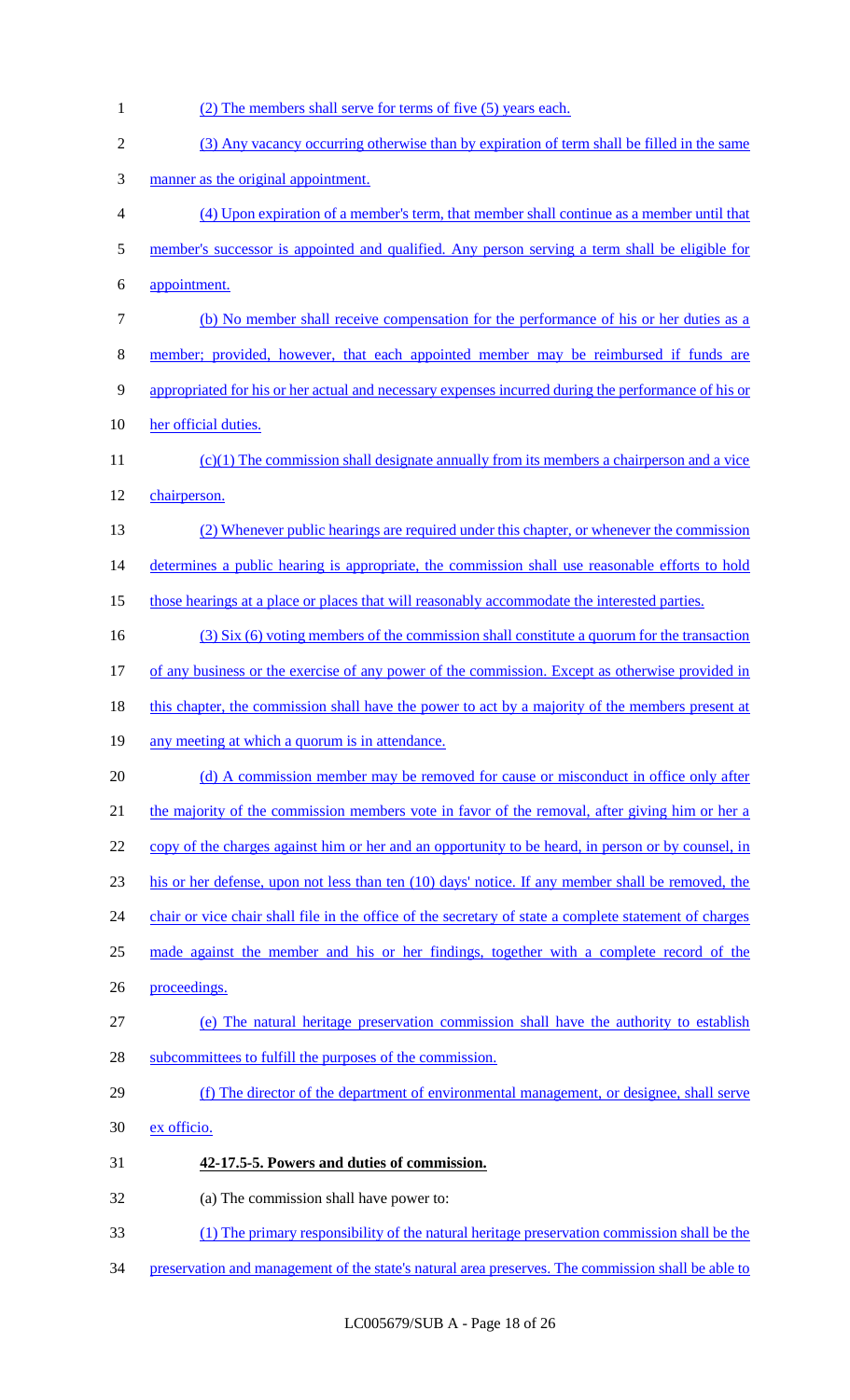make any studies of conditions, activities, or problems of the state's natural area preserves needed 2 to carry out its responsibilities; (2) Identify all of the state's old growth forests, rare forest ecosystems, and if possible, all areas of most environmentally sensitive land and/or water containing habitat suitable for plant or animal life or geological features of biological, scientific, educational, geological, paleontological, or scenic value worthy of preservation in its natural condition, and so forth;  $7 \left( \frac{1}{3} \right)$  Conduct such hearings, examinations, and investigations as may be necessary and appropriate to the conduct of its operations and the fulfillment of its responsibilities;  $\left(\frac{2}{4}\right)$  Obtain access to public records and apply for the process of subpoena, if necessary, to produce books, papers, records, and other data; (5) Retain by contract or employ counsel, auditors, engineers, appraisers, private consultants and advisors, or other personnel needed to provide necessary services; (6) Serving as the lead state agency and initial and primary point of contact for old growth 14 forests, rare forest ecosystems, and areas of most environmentally sensitive land and/or water containing habitat suitable for plant or animal life or geological features of biological, scientific, 16 educational, geological, paleontological, or scenic value worthy of preservation in its natural condition; (7) The natural heritage preservation commission shall have exclusive jurisdiction over the 19 natural area preserves; (8) The natural heritage preservation commission is authorized to formulate policies and 21 plans and to adopt regulations necessary to implement its protections of old growth forests, rare forest ecosystems, and areas of most environmentally sensitive land and/or water containing habitat suitable for plant or animal life or geological features of biological, scientific, educational, geological, paleontological, or scenic value worthy of preservation in its natural condition in the 25 natural areas preserves. This shall include establishing a definition for old growth forests;  $\frac{(3)(9)}{8}$  Set policies for the disbursement and repayment of loans from the natural heritage preservation revolving fund;  $(4)(10)$  Accept on behalf of the state, gifts, grants, or loans of funds, personal or real property, or services from any source, public or private, and comply, subject to the provisions of this chapter, with the terms and conditions thereof; and  $\frac{(5)(11)}{2}$  Accept, from a federal agency, loans or grants for use in carrying out its purposes and enter into agreement with the agency respecting any such loans or grants. (b) The commission shall select from loan applicants those which meet all eligibility criteria and which the commission deems to be the most worthy of financing and shall make loans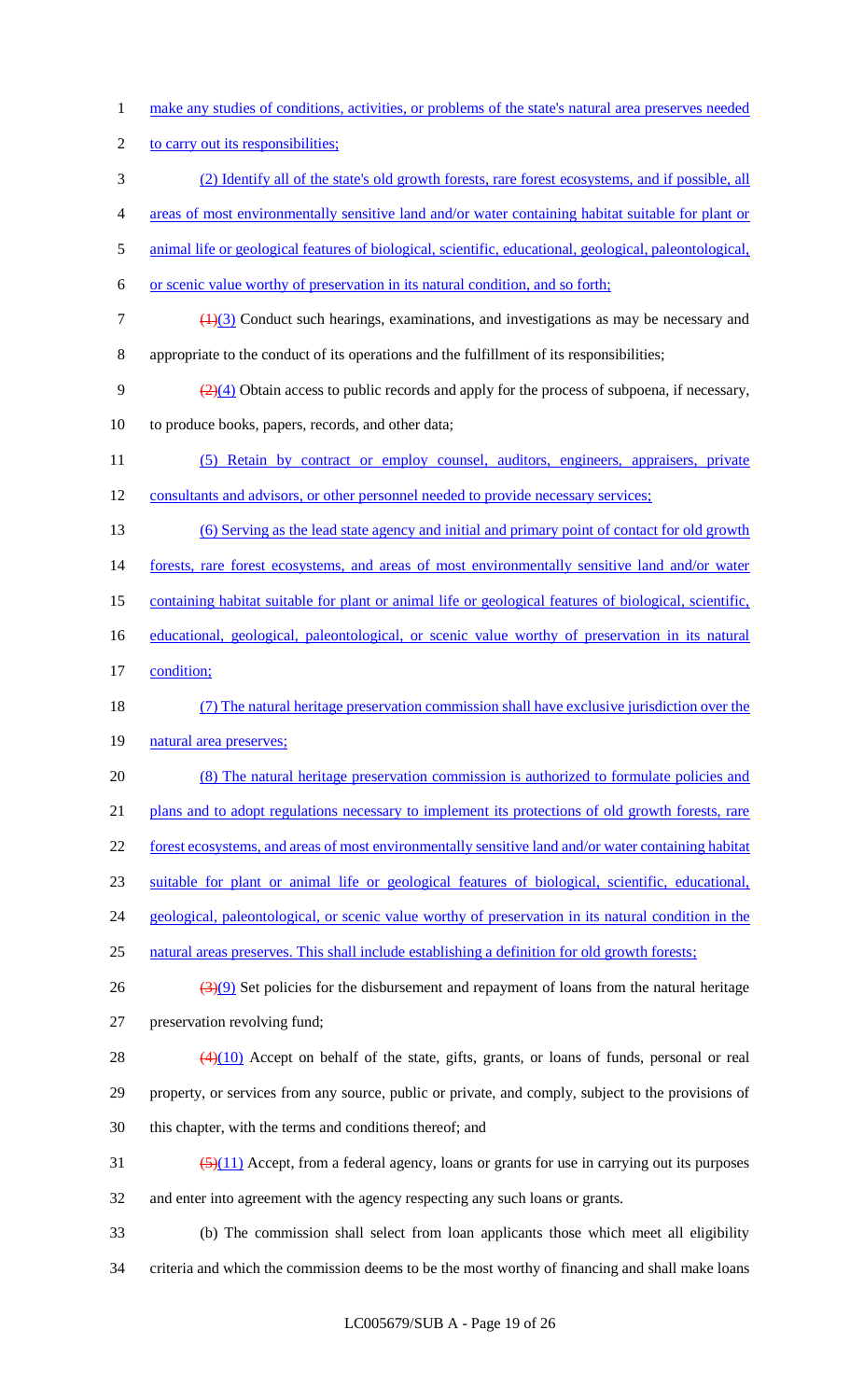| $\mathbf{1}$   | to such applicants.                                                                                        |
|----------------|------------------------------------------------------------------------------------------------------------|
| $\overline{2}$ | (c) The commission, consistent with the Administrative Procedures Act, chapter 35 of this                  |
| 3              | title, shall:                                                                                              |
| 4              | (1) Develop criteria necessary for defining eligibility for loans;                                         |
| 5              | (2) Prepare and adopt rules and regulating loan generation, disbursement, loan repayment,                  |
| 6              | and mortgage covenants; and                                                                                |
| 7              | (3) Establish procedures consistent with the purposes of this chapter to insure the long term              |
| 8              | preservation of irreplaceable open land resources and their passive recreational use by the public.        |
| 9              | SECTION 3. The title of Chapter 42-122 of the General Laws entitled "Natural Areas"                        |
| 10             | Protection Act of 1993" is hereby amended to read as follows:                                              |
| 11             | <b>CHAPTER 42-122</b>                                                                                      |
| 12             | <b>Natural Areas Protection Act of 1993</b>                                                                |
| 13             | <b>CHAPTER 42-122</b>                                                                                      |
| 14             | NATURAL AREAS PROTECTION ACT                                                                               |
| 15             | SECTION 4. Sections 42-122-1, 42-122-3, 42-122-4, 42-122-5, 42-122-6 and 42-122-7 of                       |
| 16             | the General Laws in Chapter 42-122 entitled "Natural Areas Protection Act of 1993" are hereby              |
| 17             | amended to read as follows:                                                                                |
| 18             | 42-122-1. Title.                                                                                           |
| 19             | This chapter shall be titled the "Natural Areas Protection Act of 1993".                                   |
| 20             | 42-122-3. Definitions.                                                                                     |
| 21             | As used in this chapter:                                                                                   |
| 22             | (1) "Director" means the director of the department of environmental management of the                     |
| 23             | state of Rhode Island "Forestry operation" means any cutting, timber harvesting, girdling, or any          |
| 24             | alteration to a forest which is over one acre in size.                                                     |
| 25             | (2) "Natural area preserve" means areas of most environmentally sensitive land and/or                      |
| 26             | water containing habitat suitable for plant or animal life or geological features of biological,           |
| 27             | scientific, educational, geological, paleontological, or scenic value worthy of preservation in its        |
| 28             | natural condition which has been approved by the director natural heritage preservation                    |
| 29             | commission.                                                                                                |
| 30             | (3) "Natural heritage preservation commission" means the natural heritage preservation                     |
| 31             | commission established under § 42-17.5-4.                                                                  |
| 32             | 42-122-4. System of natural area preserves.                                                                |
| 33             | The director natural heritage preservation commission shall establish a system of natural                  |
| 34             | area preserves and shall have the responsibility as set forth in this chapter for selection of all natural |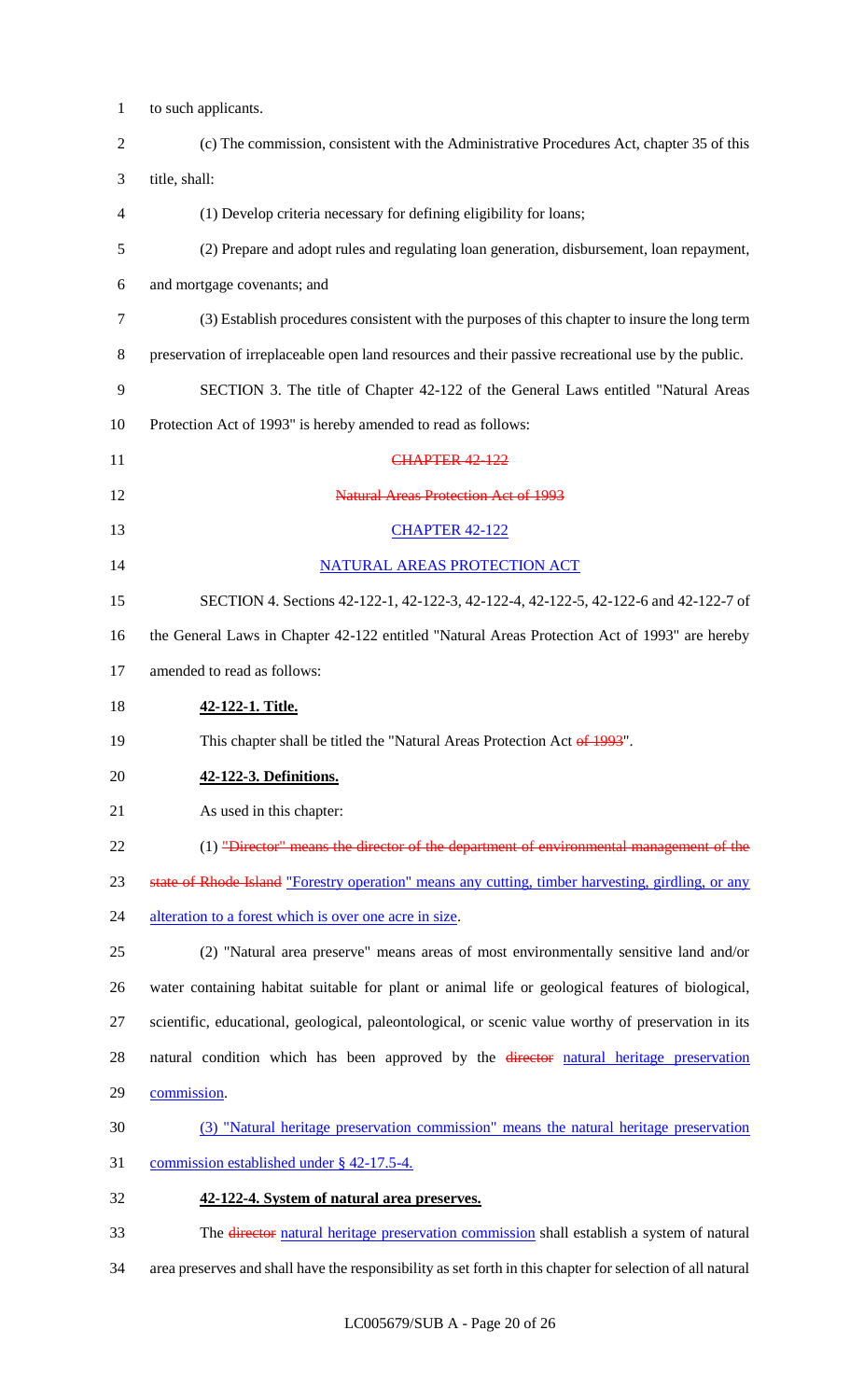area preserves within the system, and shall ensure that these preserves are maintained in as natural and wild a state as is consistent with educational, scientific, biological, geological, paleontological, 3 and scenic purposes. The director natural heritage preservation commission shall ensure the use of natural area preserves for research and other purposes consistent with the intent of this chapter. The director natural heritage preservation commission may adopt regulations for establishing and managing the natural area preserve system including, but not limited to, procedures for the adoption and revision of a management plan for each designated natural area preserve.

# **42-122-5. Procedure for designation of non-state owned land as a natural area preserve.**

10 (a) The director natural heritage preservation commission may approve non-state owned 11 land as a natural area preserve only upon the recommendation of the natural heritage preservation 12 commission (established under § 42-17.5-4) and only after a public hearing and upon notice. The notice required under this section shall set forth a description of the proposed action, including a description of the land to be offered, and the time and place of the hearing. The notice shall conform to the requirements of § 42-35-1 et seq.

 (b) The natural heritage preservation commission shall review requests from municipalities, private land conservation organizations, and private landowners desiring designation of a parcel of land as a natural area preserve, and make recommendations to the 19 <del>director</del>. Any request must include the written consent of the private landowner before any review 20 shall commence. In making recommendations designations, it shall be guided by the natural heritage program and other relevant sources of information about critical environmental resources. The natural heritage preservation commission may also, on its own initiative, make 23 recommendations for designation of areas to the director.

 (c) To be designated a natural area preserve the property owner must voluntarily grant to the state of Rhode Island a conservation easement, which shall include the reasons for the designation, and prepare a management plan for the preserve that defines the methods by which the educational, scientific, biological, geological, paleontological, and/or scenic purposes of the designation shall be carried out. The conservation easement shall be recorded in the land evidence records in the city or town where the parcel is located.

(d) In areas under the jurisdiction of the coastal resource management council (CRMC),

31 the <del>director</del> natural heritage preservation commission shall coordinate with the CRMC areas to be

proposed for inclusion within the program.

**42-122-6. Procedures for designation of state-owned land as a natural area preserve.**

(a) A request for designation of state-owned land as a natural area preserve shall be made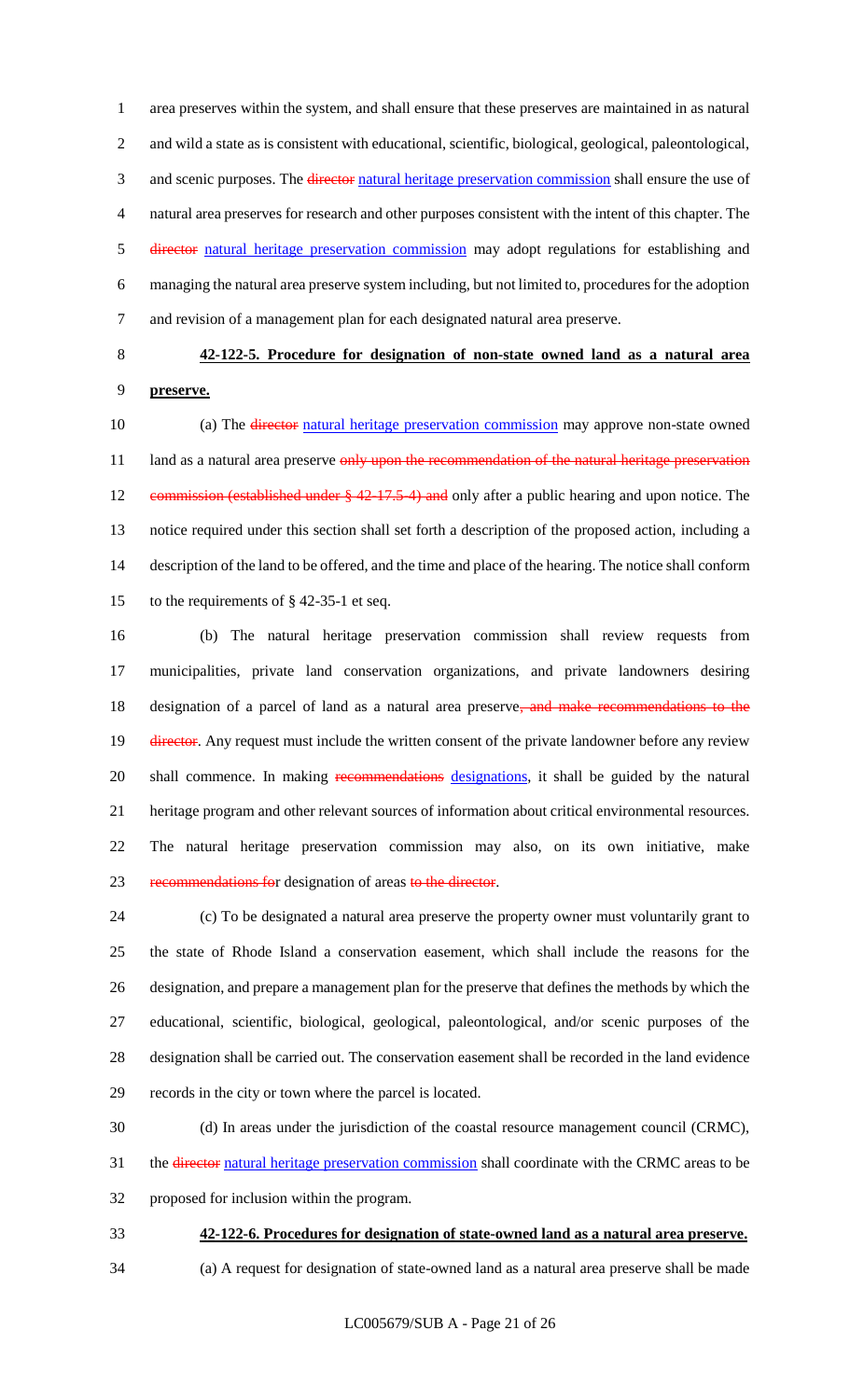1 to the director natural heritage preservation commission, that request specifying the area to be designated, the reasons for the designation, the proposed management strategy necessary to protect the critical environmental resources within the area, and the changes that would be required in current management practices. The request for designation may be made by the director of any state 5 agency for any parcel of land under the agency's control, but this is not a requirement. The natural heritage preservation commission shall review requests from private land conservation organizations and private individuals desiring designation of a parcel of state-owned land as a natural area preserve.

 (b) The director natural heritage preservation commission may approve the designation of state-owned land as a preserve only after consultation with the managing agency, and after a public hearing. Notice requirements for the public hearing shall be the same as required under § 42-122- 12 5(a). Before a preserve is designated, a management plan must be approved by the director and 13 adopted by the department managing the preserve natural heritage preservation commission.

### **42-122-7. Designation as a natural area preserve.**

 An area designated as a natural area preserve is declared to be put to its highest, best and most important use for public benefit and no interest in this preserve owned by the state shall be 17 alienated or put to any use other than as a natural area preserve, except upon a finding by the *director* 18 in consultation with the natural heritage preservation commission, that the qualifying features of the land have been destroyed or irretrievably damaged and that the public purposes of the designation have been utterly frustrated.

21 Any finding the *director natural heritage preservation commission* is required to make under this section shall be made only after a public hearing and upon notice. The notice required by this section shall set forth the substance of the proposed action and describe, with or without legal description, the area affected and shall set forth the time and place of the hearing and shall be published at least twice (2) a week for three (3) successive weeks before the hearing in a newspaper published in the county where the property is located and in a newspaper with statewide 27 distribution. No finding, which the director natural heritage preservation commission is required to make, shall be effective until the finding has been published. No action shall be taken by the state pursuant to the finding prior to the expiration of sixty (60) days after the finding becomes effective. During the sixty (60) day period, any finding may be appealed by any resident of this state in a suit 31 brought against the *director* natural heritage preservation commission in the superior court for the 32 judicial district of Providence. In any action, the court shall vacate the finding if it finds the director natural heritage preservation commission acted arbitrarily or illegally in making the finding. During 34 the pendency of an appeal the state shall take no action pursuant to the findings of the *director*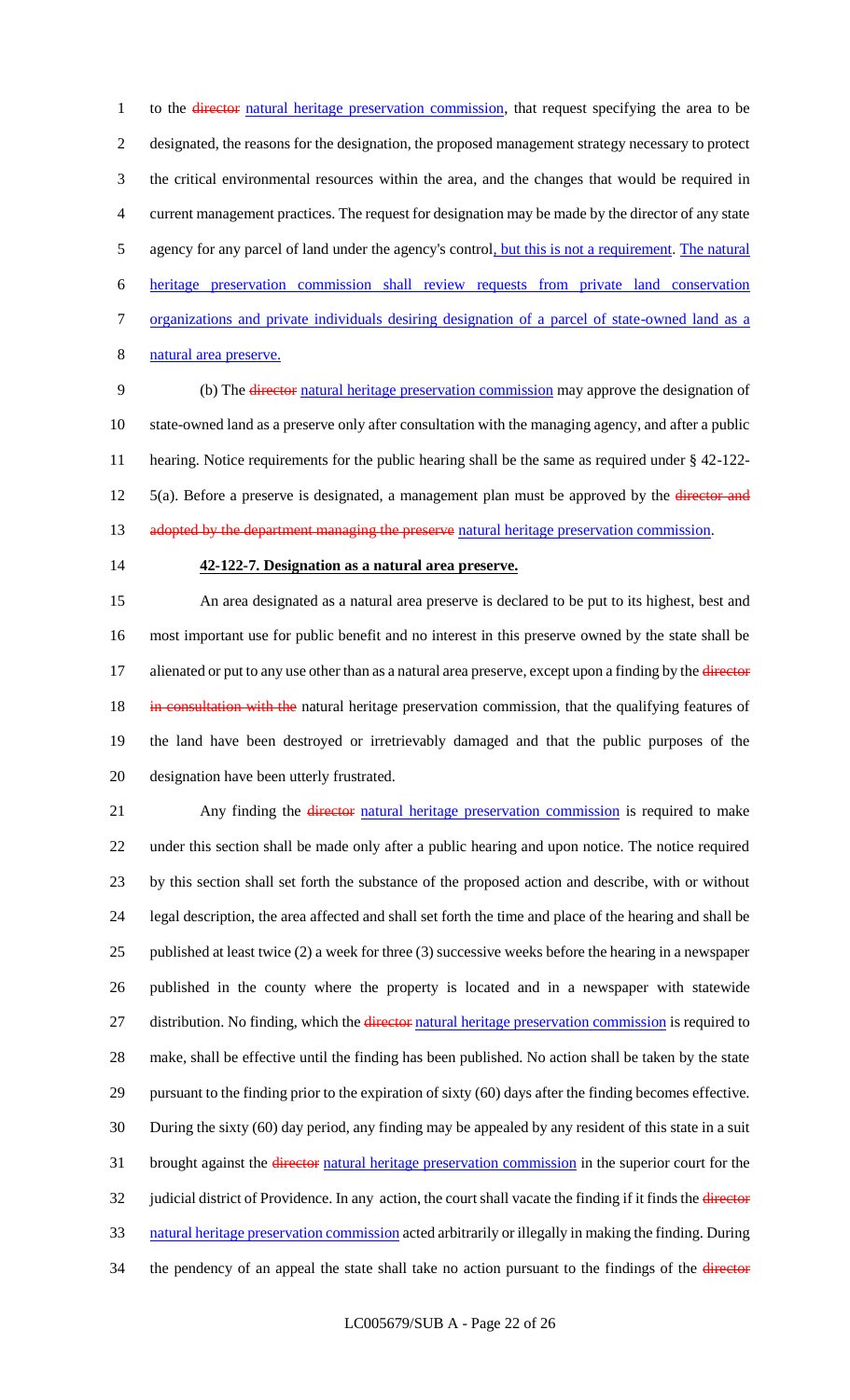- 1 natural heritage preservation commission. SECTION 5. Chapter 42-122 of the General Laws entitled "Natural Areas Protection Act of 1993" is hereby amended by adding thereto the following sections: **42-122-8. Preservation of old growth forests and rare forest ecosystems.**  (a) The general assembly recognizes that: (1) Old growth forests are significant ecosystems where native trees and animals live. (2) There are certain animals, insects, and birds that only live in old growth forests. (3) There are also native tree species that might not come back if an old growth forest is cut. 10 (4) More species live in old growth forests than second growth forests. (5) Old growth forests are important carbon sinks storing more carbon than an average Rhode Island forest, and if cut, would release its stored carbon into the atmosphere. (6) Old growth forests are extremely rare, and once cut, might not come back for one 14 hundred (100) years or more. (7) Rhode Island's old growth forests are at serious risk of being cut for development to 16 include, but not limited to, solar projects. (8) It is a matter of public interest that old growth forests receive special consideration for management purposes. (9) It is a matter of public interest that old growth forests are to be untouched and left in 20 their perfect natural state. (b) The natural heritage preservation commission shall be responsible for the protection of 22 Rhode Island's old growth forests and rare forest ecosystems, as well as the many native species that live in these forests. In order to prevent the accidental destruction of old growth forests and 24 rare forest ecosystems on public land, before any forestry operations take place on state land, or any land owned by the cities and towns in Rhode Island, the natural heritage preservation 26 commission must be notified of the forestry operation no less than two (2) months in advance and given the opportunity to survey the site. All documents pertaining to the forestry operation must be 28 turned over to the natural heritage preservation commission at the same time as the initial notice. If the natural heritage preservation commission determines an old growth forest or rare forest ecosystem is found on the site planned for the forestry operation, the natural heritage preservation commission has the authority to designate the site as a natural area preserve which would prohibit 32 the forestry operation from taking place. (c) Before any state or municipally funded forestry operations take place on private land,
- 34 the natural heritage preservation commission must be notified of the forestry operation no less than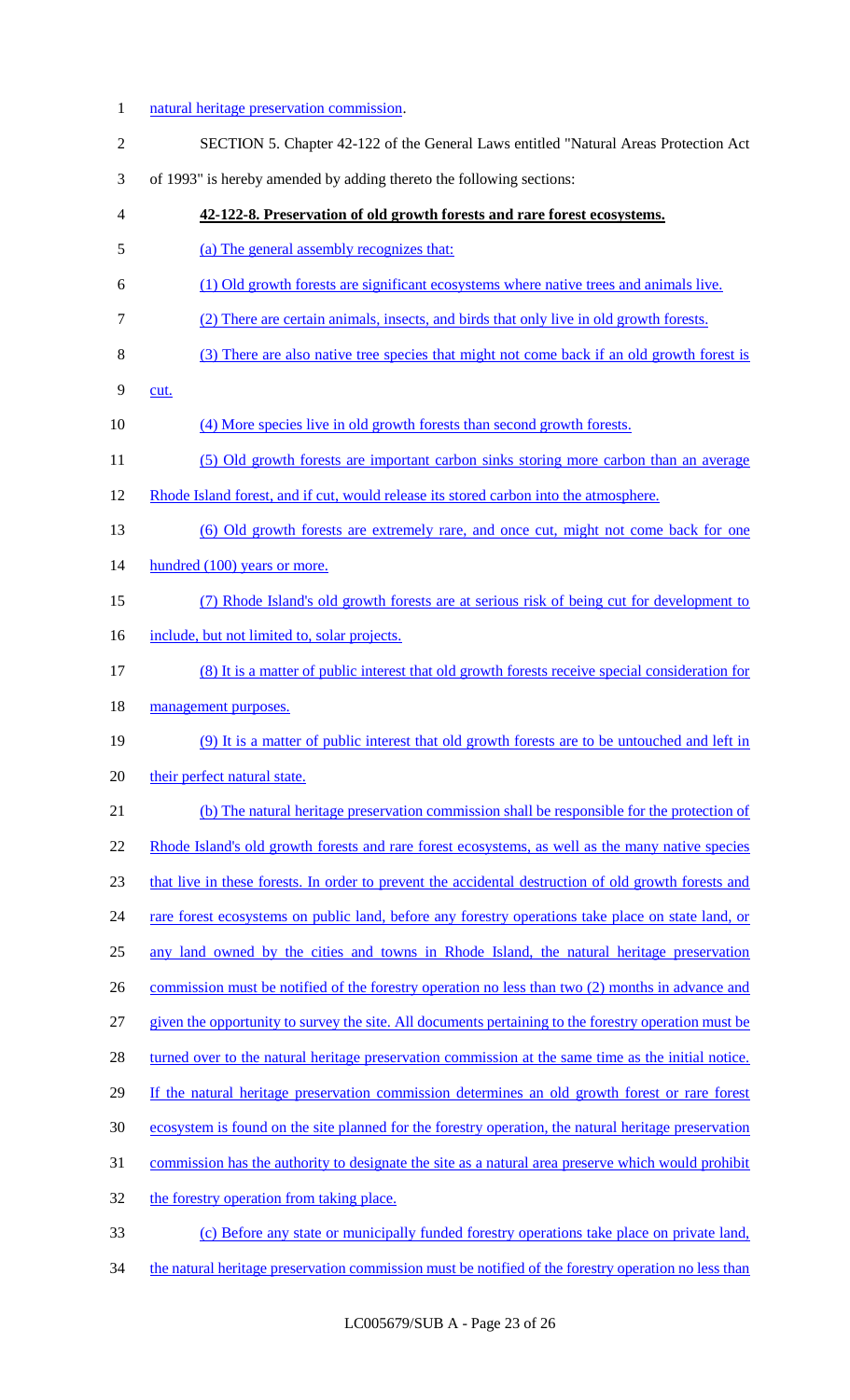| $\mathbf{1}$             | <u>two (2) months in advance and given the opportunity to survey the site. All documents pertaining</u> |
|--------------------------|---------------------------------------------------------------------------------------------------------|
| $\overline{c}$           | to the forestry operation must be turned over to the natural heritage preservation commission at the    |
| $\mathfrak{Z}$           | same time as the initial notice. If the natural heritage preservation commission determines an old      |
| $\overline{\mathcal{A}}$ | growth forest or rare forest ecosystem is found on the site planned for the forestry operation, the     |
| 5                        | natural heritage preservation commission has the authority to stop the forestry operation from          |
| 6                        | taking place.                                                                                           |
| $\tau$                   | (d) Any forestry operations on state land or any land owned by the cities and towns in                  |
| $8\,$                    | Rhode Island before the natural heritage preservation commission is notified about the forestry         |
| $\mathbf{9}$             | operation or during the two (2) month period that the natural heritage preservation commission has      |
| 10                       | a chance to survey the site where the forestry operation is scheduled to take place is strictly         |
| 11                       | prohibited.                                                                                             |
| 12                       | (e) Any forestry operations funded by the state or the cities and towns in Rhode Island on              |
| 13                       | private land before the natural heritage preservation commission is notified about the forestry         |
| 14                       | operation, or during the two $(2)$ month period that the natural heritage preservation commission has   |
| 15                       | a chance to survey the site where the forestry operation is scheduled to take place, or after the site  |
| 16                       | is determined by the natural heritage preservation commission to contain an old growth forest or        |
| 17                       | rare forest ecosystem is strictly prohibited.                                                           |
| 18                       | (f) Whenever any land is acquired by the state or any of its cities and towns, a survey shall           |
| 19                       | be conducted by the natural heritage preservation commission to identify the presence of any old        |
| 20                       | growth forests or rare forest ecosystems. No forestry operation shall be conducted until completion     |
| 21                       | of the survey pursuant to the provision in this section.                                                |
| 22                       | (g) Any forestry operations in the natural area preserves are strictly prohibited.                      |
| 23                       | 42-122-9. Penalty for violations of §42-122-8.                                                          |
| 24                       | (a) Any person, firm or corporation violating the provisions of $\S$ 42-122-8, shall be                 |
| 25                       | punished by a fine of not less than five thousand dollars (\$5,000) for each offense.                   |
| 26                       | (b) The natural heritage preservation commission has the authority to order anyone                      |
| 27                       | convicted of violating $\S$ 42-122-8, or any governmental entity which the natural heritage             |
| 28                       | preservation commission determines violated $\S$ 42-122-8 to donate no less than three thousand         |
| 29                       | dollars (\$3,000) to the natural heritage preservation revolving fund pursuant to $\S$ 42-17.5-3.       |
| 30                       | SECTION 6. Title 2 of the General Laws entitled "AGRICULTURE AND FORESTRY"                              |
| 31                       | is hereby amended by adding thereto the following chapter:                                              |
| 32                       | <b>CHAPTER 28</b>                                                                                       |
| 33                       | NATURAL HERITAGE PRESERVATION COMMISSION                                                                |
| 34                       | 2-28-1. Natural heritage preservation commission.                                                       |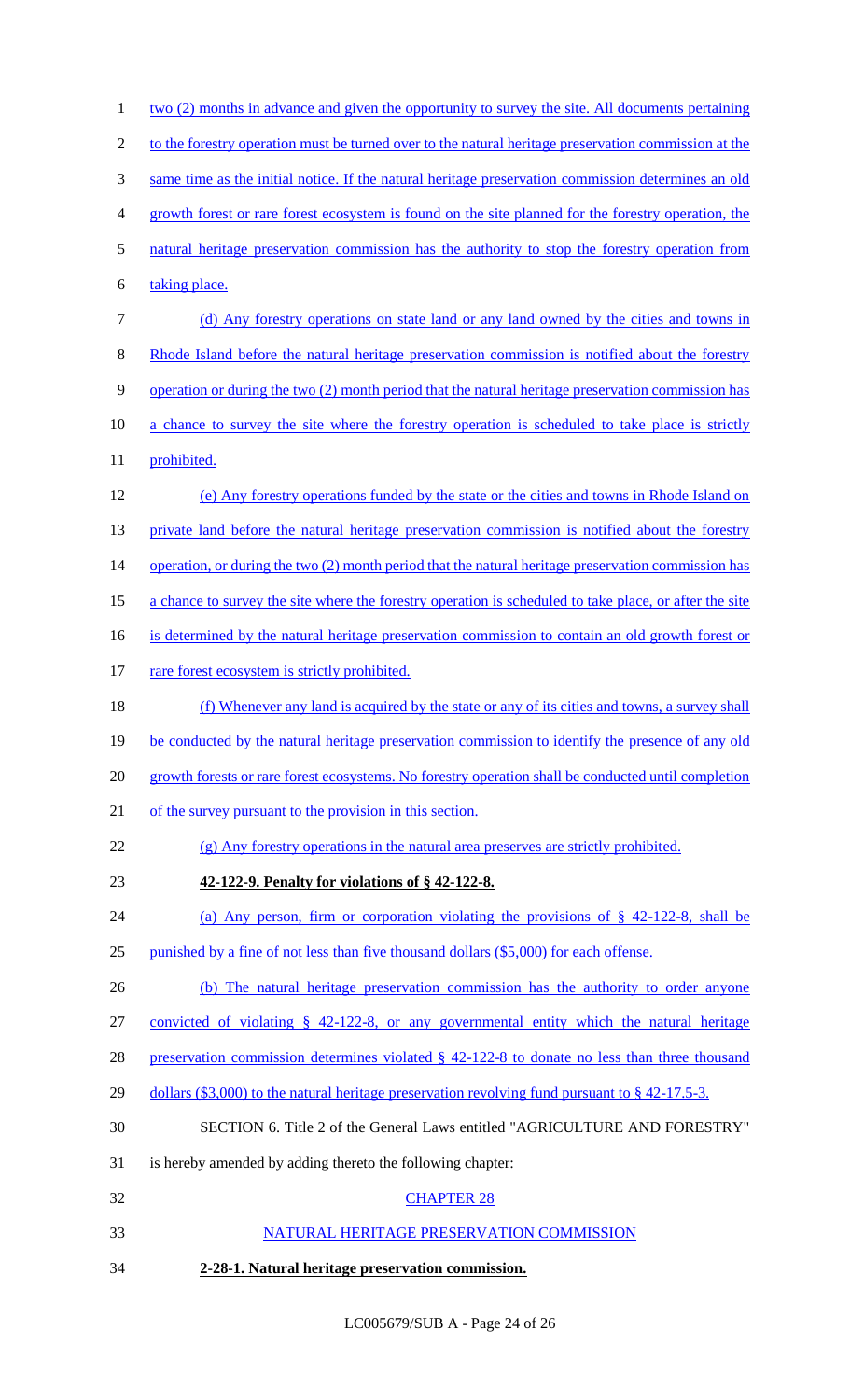- 1 No powers or duties granted in title 2, entitled "Agriculture and Forestry" herein shall be
- 2 construed to abrogate the powers or duties granted to the natural heritage preservation commission
- 3 under chapter 17.5 of title 42 and chapter 122 of title 42, as amended.
- 4 SECTION 7. This act shall take effect upon passage.

======== LC005679/SUB A  $=$